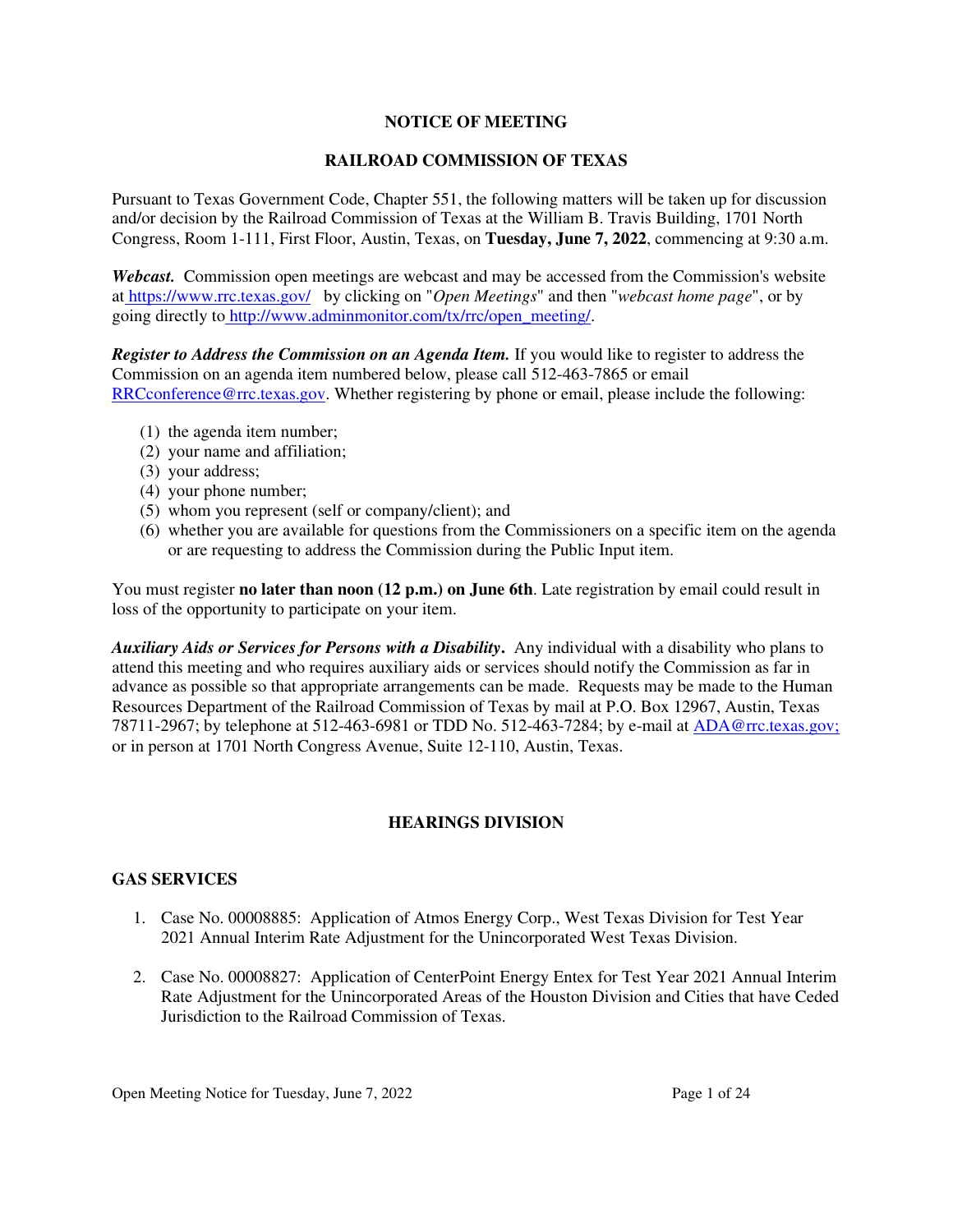- 3. Case No. 00008886: Application of Atmos Energy Corp., West Texas Division for Test Year 2021 Annual Interim Rate Adjustment for the West Texas Triangle Division.
- 4. Case No. 00008828: Application of CenterPoint Energy Entex for Test Year 2021 Annual Interim Rate Adjustment for the Unincorporated Areas of the Texas Coast Division and Cities that have Ceded Jurisdiction to the Railroad Commission of Texas.
- 5. Case No. 00008887: Application of Atmos Energy Corp., Mid-Tex Division for Test Year 2021 Annual Interim Rate Adjustment for the Unincorporated Mid-Tex Division.
- 6. Case No. 00008829: Application of CenterPoint Energy Entex for Test Year 2021 Annual Interim Rate Adjustment for the Unincorporated Areas of the South Texas Division and Cities that have Ceded Jurisdiction to the Railroad Commission of Texas.
- 7. Case No. 00008830: Application of CenterPoint Energy Entex for Test Year 2021 Annual Interim Rate Adjustment for the Unincorporated Areas of the Beaumont/East Texas Division and Cities that have Ceded Jurisdiction to the Railroad Commission of Texas.

## **SURFACE MINING AND RECLAMATION**

8. C19-0003-SC-32-F: Application of Jewett Mine LLC for Phases I, II, and III release of reclamation obligations on an aggregate 499.1 acres, Permit No. 32H, Jewett Mine, Texas.

### **OIL AND GAS**

- 9. OG-21-00005739: Application of HH Operating, LLC (Operator No. 383305) pursuant to 16 TAC §3.46 for a new commercial permit to inject fluids into a reservoir productive of oil or gas for the Midnight Rider SWD Lease, Well No. 1, Mason, N. (Delaware Sand) Field, Loving County, Texas; District 08.
- 10. OG-21-00005793: Application of HH Operating, LLC (Operator No. 383305) pursuant to 16 TAC §3.46 for a new commercial permit to inject fluids into a reservoir productive of oil or gas for the Kashmir SWD Lease, Well No. 1, Mason, N. (Delaware Sand) Field, Loving County, Texas; District 08.
- 11. OG-21-00006880: Commission-called hearing at the request of David Boyd Saller contesting the calling of the financial assurance of Omnia Fuels, LLC (Operator No. 622835).
- 12. OG-21-00006266: Application of Caliber Oil & Gas, LLC pursuant to the Mineral Interest Pooling Act for the Ranchland B Unit (52984) Lease, Spraberry (Trend Area) Field, Midland County, Texas; District 08; Motion for Rehearing.
- 13. OG-21-00006269: Application of Caliber Oil & Gas, LLC pursuant to the Mineral Interest Pooling Act for the Ranchland C Unit (53995) Lease, Spraberry (Trend Area) Field, Midland County, Texas; District 08; Motion for Rehearing.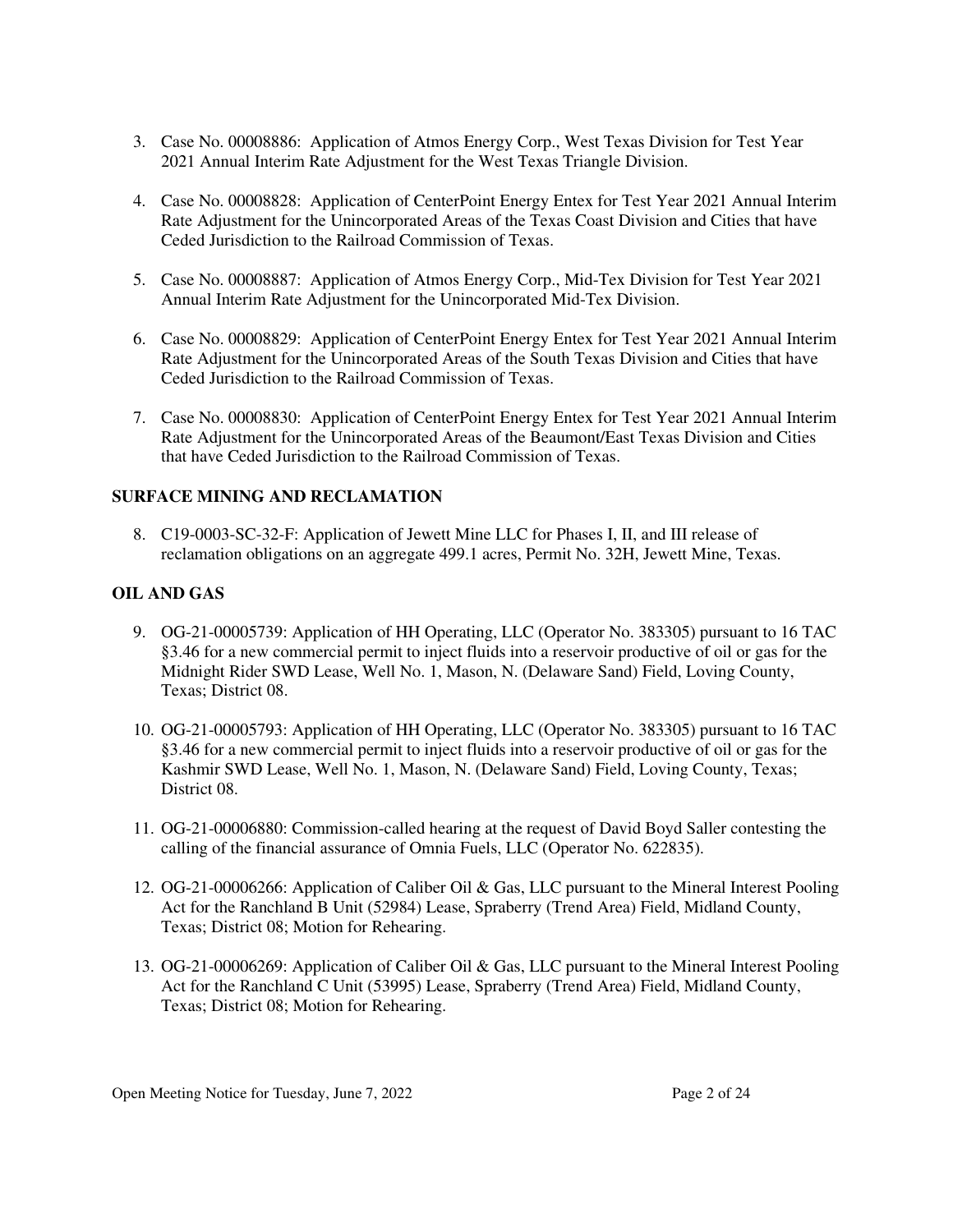14. OG-21-00006270: Application of Caliber Oil & Gas, LLC pursuant to the Mineral Interest Pooling Act for the Massey Unit (51853) Lease, Spraberry (Trend Area) Field, Midland County, Texas; District 08; Motion for Rehearing.

### **OIL AND GAS CONSENT AGENDA** (36 items; numbers 15 - 50)

- 15. OG-22-00008769: Application of Sabinal Energy Operating, LLC (Operator No. 742122) to consider amending the field rules for the Robertson, N. (Clear Fork 7100) Field, Gaines County, Texas; District 8A.
- 16. OG-22-00008716: Application of Delta Oil & Gas Ltd. (Operator No. 213703) for an exception to 16 TAC §3.32 for the Schwertner (32442) Lease, Flat Top JC (Strawn, Upper) Field, Jones County, Texas; District 7B.
- 17. OG-22-00008718: Application of Delta Oil & Gas Ltd. (Operator No. 213703) for an exception to 16 TAC §3.32 for the Risley French (32475) Lease, Flat Top JC (Strawn, Upper) Field, Jones County, Texas; District 7B.
- 18. OG-21-00008363: Application of Magnolia Oil and Gas Operating LLC (Operator No. 521544) for an exception to 16 TAC §3.32 for the Moczygemba Unit Flare Point, Eagleville (Eagle Ford-2) and Sugarkane (Austin Chalk) Fields, Karnes County, Texas; District 02.
- 19. OG-22-00008664: Application of Magnolia Oil and Gas Operating LLC (Operator No. 521544) for an exception to 16 TAC §3.32 for the Opiela Flare Point, Eagleville (Eagle Ford-2) and Sugarkane (Austin Chalk) Fields, Karnes County, Texas; District 02.
- 20. OG-22-00008728: Application of Upcurve Energy, LLC (Operator No. 878506) for an exception to 16 TAC §3.32 for the Gunsmoke Battery, Gunsmoke 191-190 Unit A (52209) Lease, Gunsmoke 189 XL (56323) Lease, and Rifleman 191 (44121) Lease, Wolfbone (Trend Area) Field, Reeves County, Texas; District 08.
- 21. OG-21-00008168: Application of Three Span Oil & Gas, Inc. (Operator No. 857911) for an exception to 16 TAC §3.32 for the Thunder Valley 241 Unit (56205) Lease, Garden City, S. (Wolfcamp) Field, Scurry County, Texas; District 08.
- 22. OG-21-00008174: Application of Three Span Oil & Gas, Inc. (Operator No. 857911) for an exception to 16 TAC §3.32 for the Thunder Valley 003 Unit (53277) Lease, Garden City, S. (Wolfcamp) Field, Scurry County, Texas; District 08.
- 23. OG-21-00007725: Application of Parallel Petroleum LLC (Operator No. 639028) for an exception pursuant to 16 TAC §3.32 for the Lion Diamond "M" Unit (01035) Lease, Diamond -M- (Canyon Lime Area) Field, Scurry County, Texas; District 8A.
- 24. OG-22-00008923: Application of Unitex Oil & Gas, L.L.C. (Operator No. 877921) pursuant to 16 TAC §3.32 for an exception to flare gas for the P-1 Compressor Station, Dorward Field, Garza County, Texas; District 8A.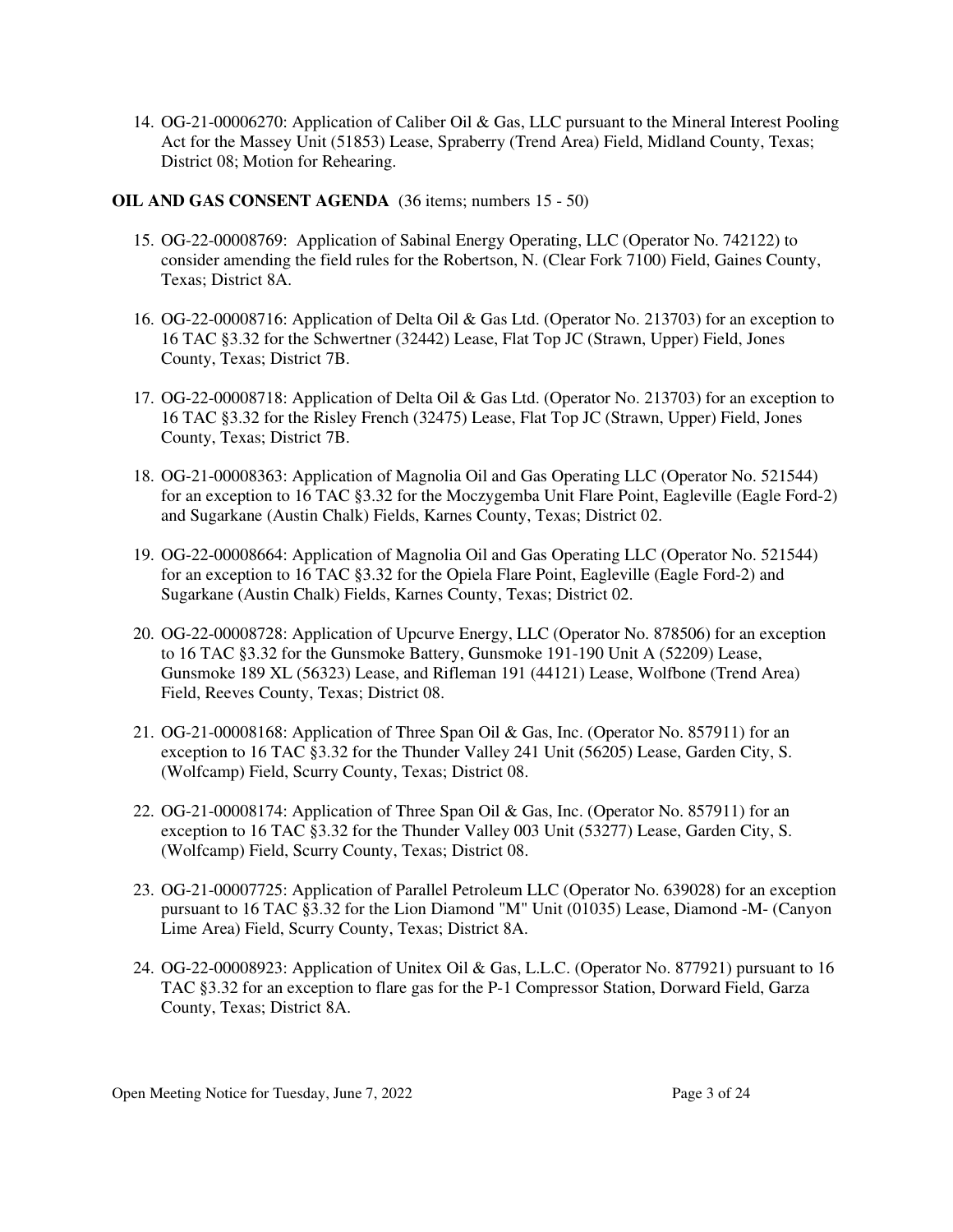- 25. OG-21-00008431: Application of Matador Production Company (Operator No. 532993) pursuant to 16 TAC §3.32 for an exception to flare gas for the Johnson 44-02S-B53 WF TB Facility, Commingle Permit No. 08-7693, Phantom (Wolfcamp) and Two Georges (Bone Spring) Fields, Loving County, Texas; District 08.
- 26. OG-21-00008434: Application of Matador Production Company (Operator No. 532993) pursuant to 16 TAC §3.32 for an exception to flare gas for the Barnett TB Facility, Commingle Permit No. 08-7548, Phantom (Wolfcamp) and Two Georges (Bone Spring) Fields, Loving County, Texas; District 08.
- 27. OG-21-00008243: Application of E R Operating Company (Operator No. 238075) pursuant to 16 TAC §3.32 for an exception to flare gas for the Googins 249 Tank Battery, Commingling Permit No. 8A-5540, Platang (San Andres) Field, Yoakum County, Texas; District 8A.
- 28. OG-22-00008479: Application of Sloan Petroleum Inc. (Operator No. 788573) pursuant to 16 TAC §3.32 for an exception to flare gas for the Frost (71039) Lease, Platang (San Andres) Field, Yoakum County, Texas; District 8A.
- 29. OG-22-00009210: Application of U.S. Energy Development Corp (Operator No. 875462) pursuant to 16 TAC §3.32 for an exception to flare gas for the Sola Vaca Norte (19798) Lease, Briscoe Ranch (Eagleford) Field, Zavala County, Texas; District 01.
- 30. OG-21-00007806: Application of Riley Permian Operating Co, LLC (Operator No. 712217) pursuant to 16 TAC §3.32 for an exception to flare gas for the Shiprock 638 (70576) Lease, Platang (San Andres) Field, Yoakum County, Texas; District 8A.
- 31. OG-22-00008489: Application of PDC Permian, Inc. (Operator No. 646832) pursuant to 16 TAC §3.32 for an exception to flare gas for the Central Tinman Facility, Commingle Permit No. 08- 9403, Phantom (Wolfcamp) Field, Reeves County, Texas; District 08.
- 32. OG-21-00008173: Application of Highpeak Energy Holdings, LLC (Operator No. 385826) pursuant to 16 TAC §3.32 for an exception to flare gas for the White CTB, Commingle Permit No. 08-9649, Spraberry (Trend Area) Field, Borden and Howard Counties, Texas; District 08.
- 33. OG-22-00008611: Application of Tall City Operations III LLC (Operator No. 835518) pursuant to 16 TAC §3.32 for an exception to flare gas for the Bluto 8 (Gas ID No. 290382) Lease, Well No. 21H, Phantom (Wolfcamp) Field, Reeves County, Texas; District 08.
- 34. OG-22-00008699: Application of Seaboard Operating Co. (Operator No. 760960) pursuant to 16 TAC §3.32 for an exception to flare gas for the Condor (69609) Lease, Newsome (Yates) Field, Gaines County, Texas; District 8A.
- 35. OG-22-00008645: Application of Steward Energy II, LLC (Operator No. 819609) pursuant to 16 TAC §3.32 for an exception to flare gas for the Bodacious 154 6-1 (70808) Lease, Cochran (San Andres) Field, Cochran County, Texas; District 8A.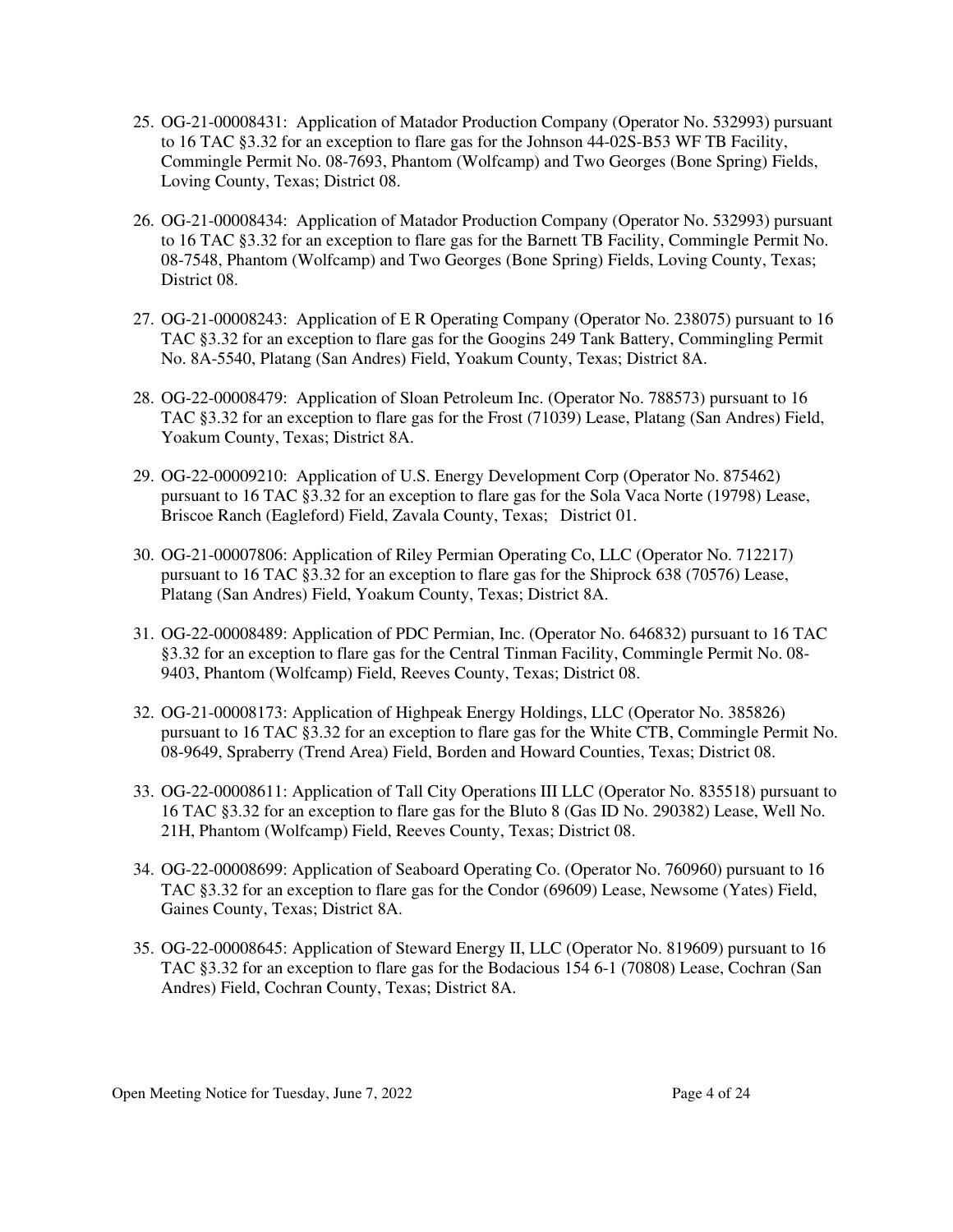- 36. OG-22-00008646: Application of Steward Energy II, LLC (Operator No. 819609) pursuant to 16 TAC §3.32 for an exception to flare gas for the Del Boca Vista 372 (71093) Lease, Platang (San Andres) Field, Yoakum County, Texas; District 8A.
- 37. OG-21-00008335: Application of Brown, Geo. R Partnership, LP, The (Operator No. 099955) to expand the unitized interval for the Post-Montgomery Unit 1 (60611) Lease, Garza Field, Garza County, Texas; District 8A.
- 38. OG-22-00008451: Application of Brown, Geo. R Partnership, LP, The (Operator No. 099955) for a blanket exception to 16 TAC §3.10 for the Post-Montgomery Unit 1 (60611) Lease, Garza Field & Garza (San Andres, Lower) Field, Garza County, Texas; District 8A.
- 39. OG-21-00008032: Application of Diamondback E&P LLC (Operator No. 217012) to consider an increased net gas-oil ratio and to cancel overproduction for the Grayling 1-69 (43242) Lease, Two Georges (Bone Spring) Field, Loving County, Texas; District 08.
- 40. OG-21-00008342: Application of Audubon Magnolia Development, LLC to consider a qualified subdivision pursuant to 16 TAC §3.76 for a 158.5-acre tract, Montgomery County, Texas; District 03.
- 41. OG-22-00008925: Application of Cimarex Energy Co. (Operator No. 153438) pursuant to the Mineral Interest Pooling Act for the Stone Street MIPA Unit, Well No. 8H, Ford West (Wolfcamp) Field, Culberson County, Texas; District 08; Order Nunc Pro Tunc.
- 42. OG-22-00008920: Single Signature P-4 Filing of Winfield Operating Company (Operator No. 931940) for the Caudill 3 (Gas ID No. 237981) Lease, Well No. 2H, Newark, East (Barnett Shale) Field, Parker County, Texas, to change the operator from Arrowhead Productions, LP (Operator No. 033523) to Winfield Operating Company; District 09.
- 43. OG-22-00008921: Single Signature P-4 Filing of Winfield Operating Company (Operator No. 931940) for the Caudill Unit 2 (Gas ID No. 227408) Lease, Well No. 1, Newark, East (Barnett Shale) Field, Parker County, Texas, to change the operator from Arrowhead Productions, LP (Operator No. 033523) to Winfield Operating Company; District 09.
- 44. OG-22-00008922: Single Signature P-4 Filing of Winfield Operating Company (Operator No. 931940) for the Caudill-Hill (Gas ID No. 226368) Lease, Well No. 1H, Newark, East (Barnett Shale) Field, Parker County, Texas, to change the operator from Arrowhead Productions, LP (Operator No. 033523) to Winfield Operating Company; District 09.
- 45. OG-22-00008926: Single Signature P-4 Filing of Winfield Operating Company (Operator No. 931940) for the Caudill 3 (Gas ID No. 242602) Lease, Well No. 1H, Newark, East (Barnett Shale) Field, Parker County, Texas, to change the operator from Arrowhead Productions, LP (Operator No. 033523) to Winfield Operating Company; District 09.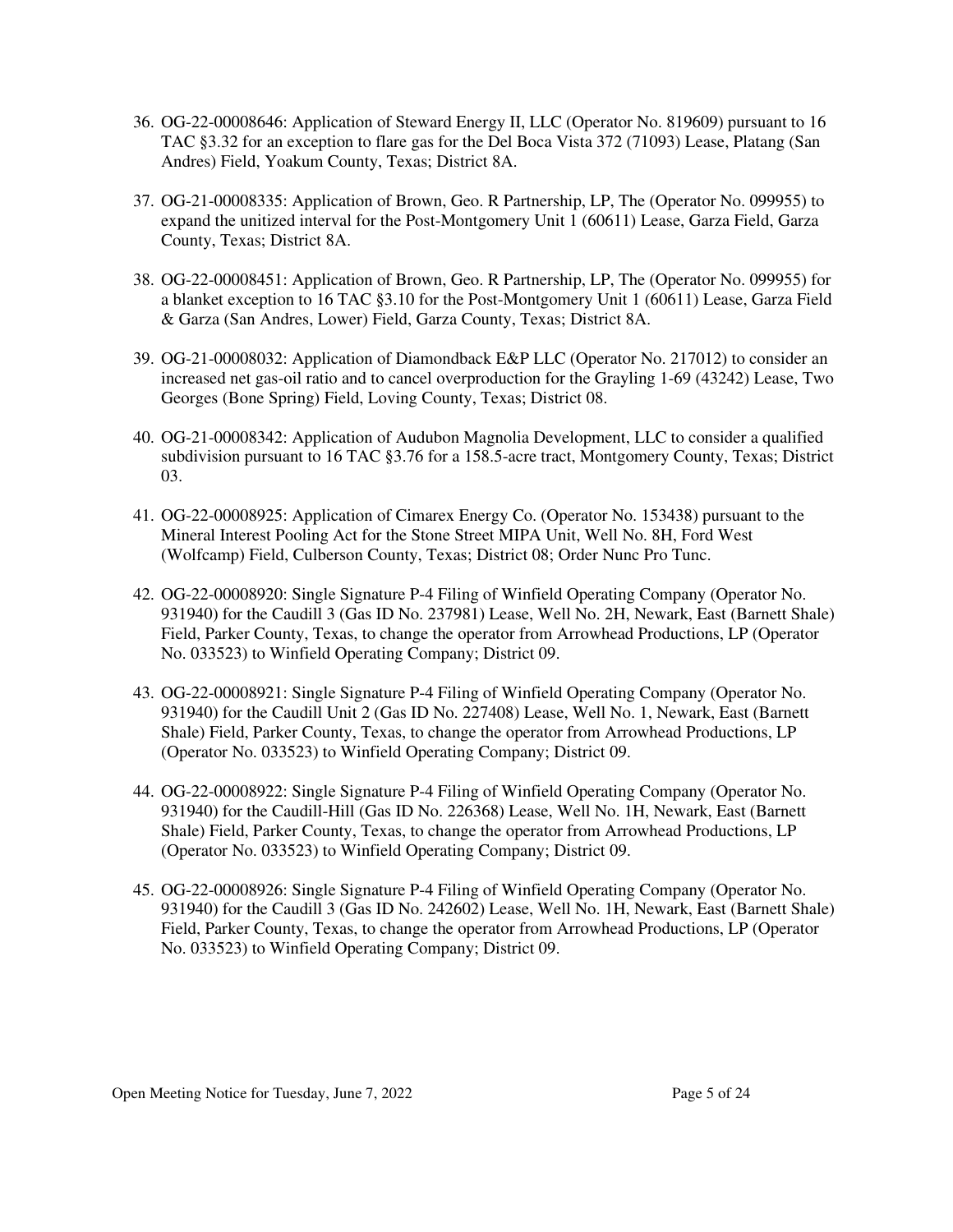- 46. OG-22-00008685: Good Faith Claim Review at the Request of Office of General Counsel-Legal Enforcement Section of a Dual Signature Form P-4 Transfer from Hitex Resources, LP (Operator No. 390521) to Big Star Exploration (Operator No. 070442) for the Dickerson "A" (Gas ID No. 115172) Lease, Well No. 2, Dickerson "A" Field, Palo Pinto County, Texas; District 7B.
- 47. OG-22-00008686: Good Faith Claim Review at the Request of Office of General Counsel-Legal Enforcement Section of a Dual Signature Form P-4 Transfer from Hitex Resources, LP (Operator No. 390521) to Big Star Exploration (Operator No. 070442) for the Dickerson (Gas ID No. 113924) Lease, Well No. 1, O'Laughlin (2800) Field, Palo Pinto County, Texas; District 7B.
- 48. OG-22-00009192: Complaint of Raymond DeFore that Arrowhead Productions, LP (Operator No. 033523) does not have a good faith claim to operate the Sain (Gas ID No. 275332) Lease, Well No. 1H, Newark, East (Barnett Shale) Field, Palo Pinto County, Texas; District 09.
- 49. O&G Docket No. 00009598: Occidental Permain Ltd. (617544) for authority pursuant to 16 TAC §3.50 to approve or certify an EOR project for the Cogdell Canyon Reef Unit (#08325) Lease, Cogdell (Area) (19346 142) Field, Scurry County, Texas.
- 50. O&G Docket No. 8A-0334718: Application of The George R. Brown Partnership, L.P. for Railroad Commission recognition of the Post-Montgomery Unit 1 (60611) as an entity for density pursuant to 16 TAC §3.37 and §3.38 in the Garza (34113001) Field, Garza County, District 8A, Texas.

### **OFFICE OF GENERAL COUNSEL**

### **MASTER DEFAULT ORDERS** (33 items; numbers 51 - 83)

- 51. O&G 00007273: Enforcement action against Proco Operating Co., Inc. (Operator No. 679595) for Violation of Statewide Rules on the Hart-Hickman (7B-32062) Lease, Well Nos. 9, 11, and 12, Oran (Marble Falls) Field, Palo Pinto County, Texas. Violation of 16 TAC §§3.3(2),  $3.8(d)(4)(H)(i)(I)$ , and  $3.8(d)(4)(H)(i)(III)$ .
- 52. O&G 00007286: Enforcement action against Proco Operating Co., Inc. (Operator No. 679595) for Violation of Statewide Rules on the South Graford (7B-32028) Lease, Well No. 3, Graford E. (Strawn) Field, Palo Pinto County, Texas. Violation of 16 TAC §§3.3(1), 3.3(2), 3.3(3),  $3.8(d)(4)(H)(i)(I)$ , and  $3.14(b)(2)$ .
- 53. O&G 00008003: Enforcement action against Proco Operating Co., Inc. (Operator No. 679595) for Violation of Statewide Rules on the Collins, P. H. Unit Lease, Well No. 1 (RRC ID No. 7B-031639), Graford (Bend Conglomerate) Field, Palo Pinto County, Texas. Violation of 16 TAC §§3.3(2), 3.3(3), and 3.14(b)(2).
- 54. O&G 00008172: Enforcement action against Gulf Coast Operations, LLC (Operator No. 337927) for Violation of Statewide Rules on the State Tract 98-L (03-25327) Lease, Well No. 1, Block 98- L (MA-1) Field, High IS-LB County, Texas. Violation of 16 TAC §3.14(b)(2).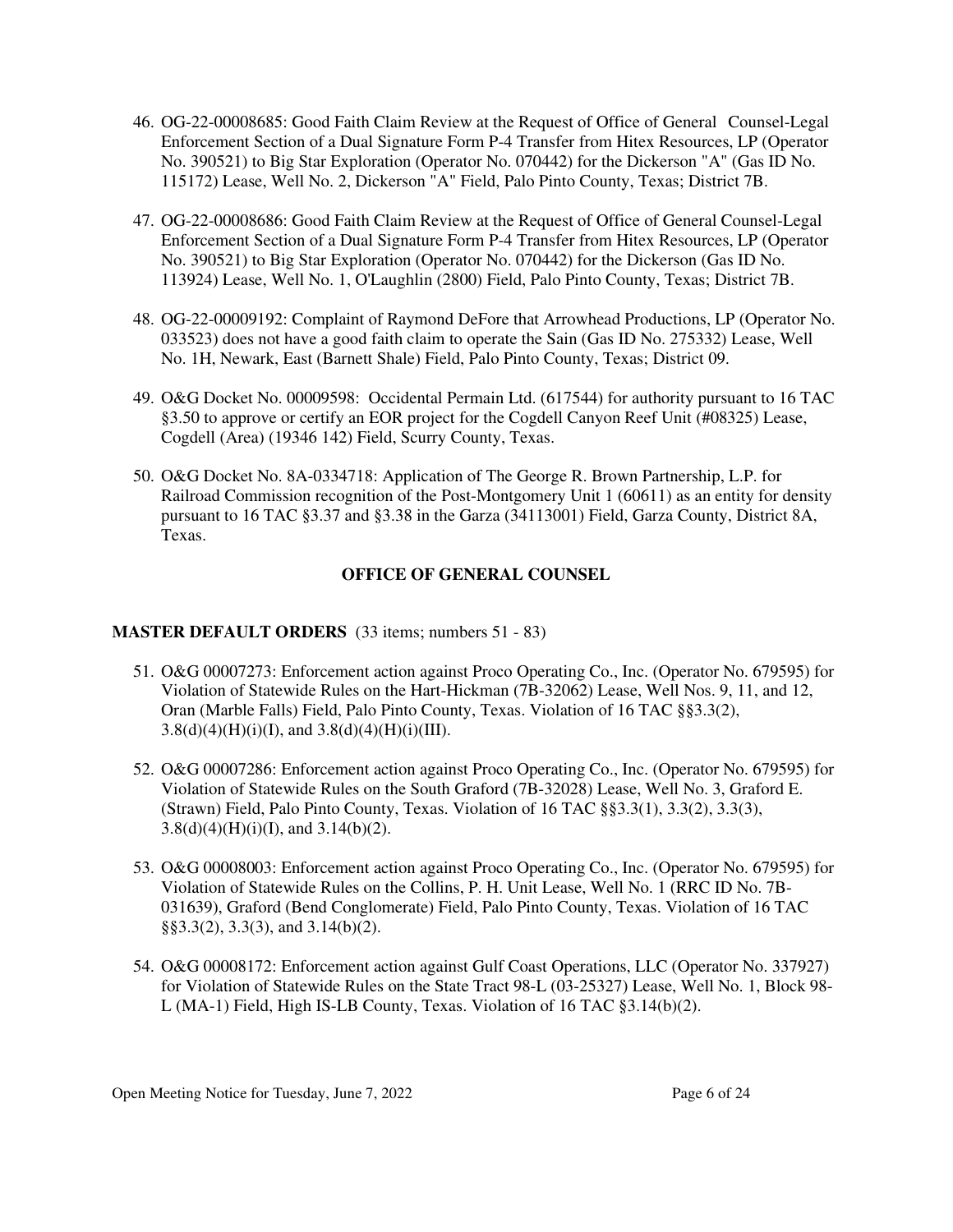- 55. O&G 00008452: Enforcement action against Tristar Oil & Gas (Operator No. 871133) for Violation of Statewide Rules on the Blackburn, W. H. Lease, Well No. 1 (RRC ID No. 7B-105889), Callahan County Regular Field, Callahan County, Texas. Violation of 16 TAC  $§3.14(b)(2)$ .
- 56. O&G 00008460: Enforcement action against Hennig Production Co., Inc. (Operator No. 378508) for Violation of Statewide Rules on the Mechura T. Gas Unit Lease, Well No. 2 (RRC ID No. 03- 209511), Wildcat Field, Wharton County, Texas. Violation of 16 TAC §3.14(b)(2).
- 57. O&G 00008488: Enforcement action against Henning Production Co., Inc. (Operator No. 378508) for Violation of Statewide Rules on the Prasifka, Joe Terry Lease, Well No. 1 (RRC ID No. 03- 208837), Wildcat Field, Wharton County, Texas. Violation of 16 TAC §3.14(b)(2).
- 58. O&G 00008500: Enforcement action against Overland Operating Company, LLC (Operator No. 628579) for Violation of Statewide Rules on the Beard Lease, Well No. 1 (Drilling Permit No. 856895), Coleman County Regular Field, Coleman County, Texas, District No. 7B. Violation of 16 TAC §§3.3(2), 3.8(d)(4)(H)(i)(I), and 3.14(b)(2).
- 59. O&G 00008515: Enforcement action against Tristar Oil & Gas (Operator No. 871133) for Violation of Statewide Rules on the Estes, N. A. Lease, Well No. 1 (RRC ID No. 7B-043692), Elmdale, S. (Caddo) Field, Callahan County, Texas. Violation of 16 TAC §3.14(b)(2).
- 60. O&G 00008675: Enforcement action against M5 Standing Energy, LLC (Operator No. 519510) for Violation of Statewide Rules on the Hulldale /Penn Reef Unit/ (7C-04312) Lease, Well Nos. 1001, 1303, 1304, 1502, 1503, 1701, 1702, 1903, 1910, 1915, 2001, 2401, 2402, 2503, 2054A, 2602, 2603, 2801, 3101, 3108, 4024, 803W, 901, A405, A414, A423, and A428, Hulldale (Pennsylvanian Reef) Field, Schleicher County, Texas. Violation of 16 TAC §§3.3(1), 3.3(2), 3.3(3), and 3.14(b)(2).
- 61. O&G 00008821: Enforcement action against Blue Oil, Inc. (Operator No. 076765) for Violation of Statewide Rules on the La Reata (7B-28622) Lease, Well No. 1, Callahan County Regular Field, Callahan County, Texas. Violation of 16 TAC §3.14(b)(2).
- 62. O&G 00008822: Enforcement action against Blue Oil, Inc. (Operator No. 076765) for Violation of Statewide Rules on the Jacobs Unit (7B-28215) Lease, Well No. 2, Richard D. Raughton (Ellen.) Field, Callahan County, Texas. Violation of 16 TAC §3.14(b)(2).
- 63. Damage Prevention 00008511 (TDRF Docket No. 036093): Enforcement action against Carranza Cable Company LLC for Violation of Commission Rules for Underground Pipeline Damage Prevention at Coolmist Creek, Little Elm, Denton County, Texas. Violation of 16 TAC §18.11(b).
- 64. Damage Prevention 00008551 (TDRF Docket No. 045322): Enforcement action against Carranza Cable Company LLC for Violation of Commission Rules for Underground Pipeline Damage Prevention at 3916 Shadewell St., Frisco, Denton County, Texas. Violation of 16 TAC §§18.10(b) and 18.11(b).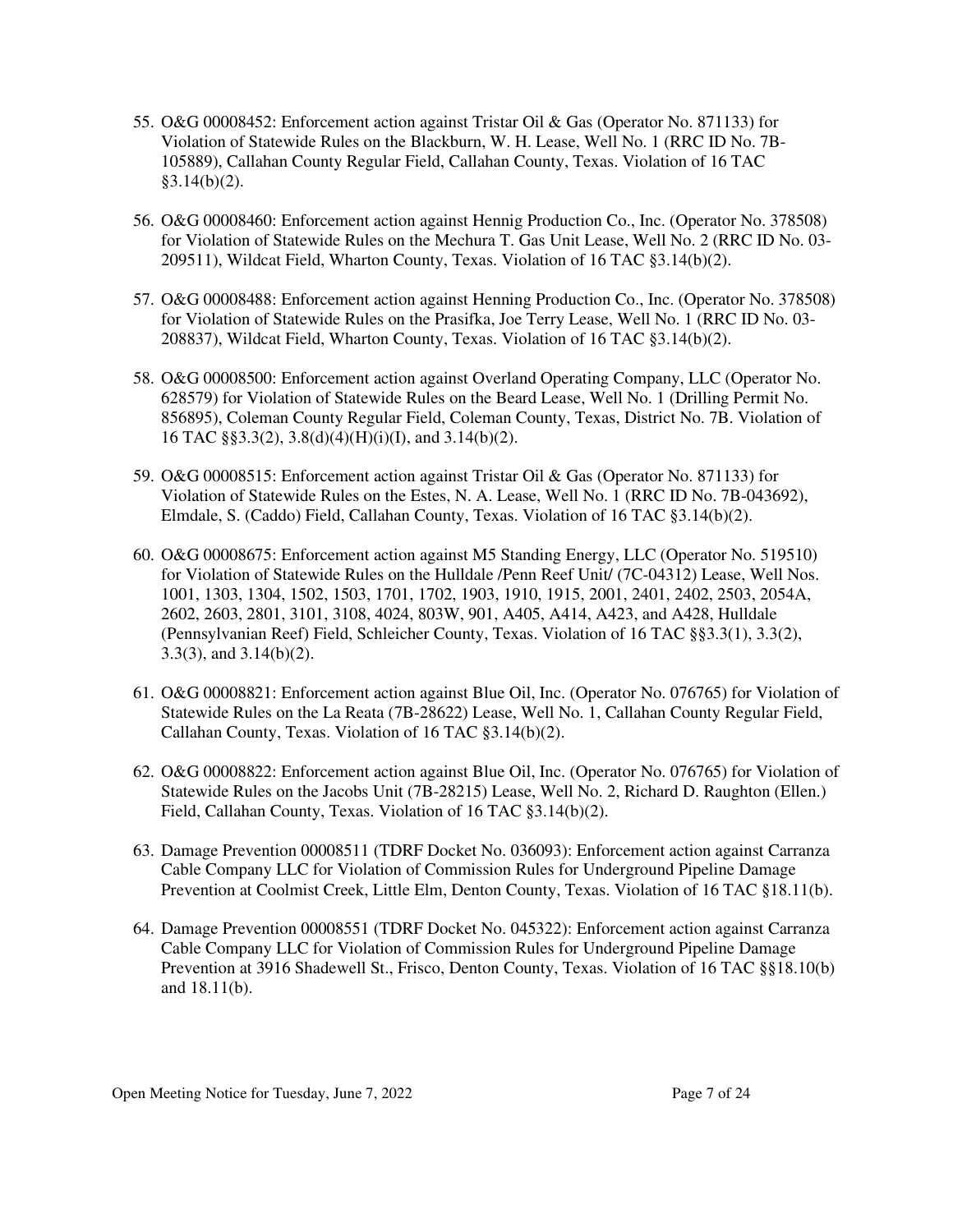- 65. Damage Prevention 00008563 (TDRF Docket No. 047499): Enforcement action against Carranza Cable Company LLC for Violation of Commission Rules for Underground Pipeline Damage Prevention at Trophy Dr., Heath, Rockwall County, Texas. Violation of 16 TAC §18.10(b).
- 66. Damage Prevention 00008565 (TDRF Docket No. 048731): Enforcement action against Carranza Cable Company LLC for Violation of Commission Rules for Underground Pipeline Damage Prevention at 7700 Northaven Rd. South, Dallas, Dallas County, Texas. Violation of 16 TAC §§18.3(a), 18.11(b), and 18.11(b).
- 67. Damage Prevention 00008567 (TDRF Docket No. 056056): Enforcement action against Carranza Cable Company LLC for Violation of Commission Rules for Underground Pipeline Damage Prevention at 1620 Emerald Tree Place, Aubrey, Denton County, Texas. Violation of 16 TAC §§18.10(b) and 18.11(b).
- 68. Damage Prevention 00008576 (TDRF Docket No. 056099): Enforcement action against Carranza Cable Company LLC for Violation of Commission Rules for Underground Pipeline Damage Prevention at 2420 Dolostone Dr., Little Elm, Denton County, Texas. Violation of 16 TAC §§18.10(b) and 18.11(b).
- 69. Damage Prevention 00008578 (TDRF Docket No. 056691): Enforcement action against Carranza Cable Company LLC for Violation of Commission Rules for Underground Pipeline Damage Prevention at 11300 Bull Head Ln., Flower Mound, Denton County, Texas. Violation of 16 TAC §§18.10(b) and 18.11(b).
- 70. Damage Prevention 00008579 (TDRF Docket No. 057871): Enforcement action against Carranza Cable Company LLC for Violation of Commission Rules for Underground Pipeline Damage Prevention at Ridge Crossing, Rockwall, Rockwall County, Texas. Violation of 16 TAC §§18.3(a), 18.11(b), and 18.11(b).
- 71. Damage Prevention 00008580 (TDRF Docket No. 058468): Enforcement action against Carranza Cable Company LLC for Violation of Commission Rules for Underground Pipeline Damage Prevention at Lot 48 2600 Block Johnson Ct., Heath, Rockwall County, Texas. Violation of 16 TAC §18.11(b).
- 72. Damage Prevention 00008581 (TDRF Docket No. 058770): Enforcement action against Carranza Cable Company LLC for Violation of Commission Rules for Underground Pipeline Damage Prevention at 10708 Blaze St., Silverado, Denton County, Texas. Violation of 16 TAC §18.11(b).
- 73. Damage Prevention 00008582 (TDRF Docket No. 060354): Enforcement action against Carranza Cable Company LLC for Violation of Commission Rules for Underground Pipeline Damage Prevention at 3318 Shasta Dr., Lancaster, Dallas County, Texas. Violation of 16 TAC §18.11(b).
- 74. Damage Prevention 00008583 (TDRF Docket No. 061588): Enforcement action against Carranza Cable Company LLC for Violation of Commission Rules for Underground Pipeline Damage Prevention at 3622 Pendleton Ct., Crandall, Kaufman County, Texas. Violation of 16 TAC §18.11(b).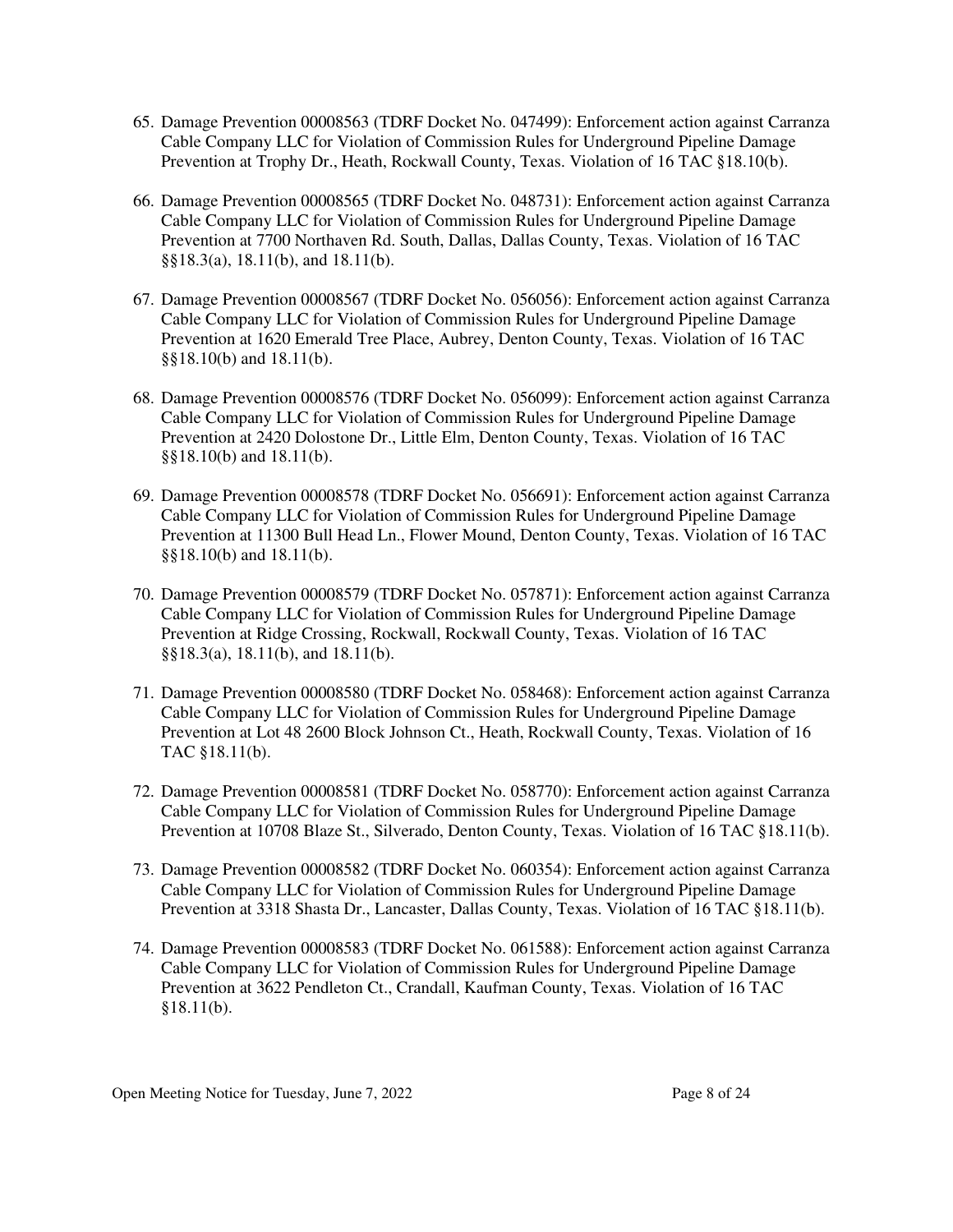- 75. Damage Prevention 00008584 (TDRF Docket No. 062226): Enforcement action against Carranza Cable Company LLC for Violation of Commission Rules for Underground Pipeline Damage Prevention at Mahogany Ln., Forney, Kaufman County, Texas. Violation of 16 TAC §§18.3(a), 18.11(b), and 18.11(b).
- 76. Damage Prevention 00008585 (TDRF Docket No. 063869): Enforcement action against Carranza Cable Company LLC for Violation of Commission Rules for Underground Pipeline Damage Prevention at 1107 St. Joseph St., Dallas, Dallas County, Texas. Violation of 16 TAC §18.11(b).
- 77. Damage Prevention 00008586 (TDRF Docket No. 064134): Enforcement action against Carranza Cable Company LLC for Violation of Commission Rules for Underground Pipeline Damage Prevention at Lonegrove, Prosper, Collin County, Texas. Violation of 16 TAC §§18.3(a) and  $18.11(b)$ .
- 78. Damage Prevention 00008587 (TDRF Docket No. 064470): Enforcement action against Carranza Cable Company LLC for Violation of Commission Rules for Underground Pipeline Damage Prevention at 4512 Swiss Ave., Dallas, Dallas County, Texas. Violation of 16 TAC §§18.10(b) and 18.11(b).
- 79. Damage Prevention 00008588 (TDRF Docket No. 064679): Enforcement action against Carranza Cable Company LLC for Violation of Commission Rules for Underground Pipeline Damage Prevention at 4636 Ross Ave., Dallas, Dallas County, Texas. Violation of 16 TAC §§18.10(b) and 18.11(b).
- 80. Damage Prevention 00008589 (TDRF Docket No. 064804): Enforcement action against Carranza Cable Company LLC for Violation of Commission Rules for Underground Pipeline Damage Prevention at 1600 Coit Rd., Plano, Collin County, Texas. Violation of 16 TAC §18.11(b).
- 81. Damage Prevention 00008592 (TDRF Docket No. 065049): Enforcement action against Carranza Cable Company LLC for Violation of Commission Rules for Underground Pipeline Damage Prevention at 129 Falcon Point Dr., Heath, Rockwall County, Texas. Violation of 16 TAC §18.11(b).
- 82. Damage Prevention 00008593 (TDRF Docket No. 068409): Enforcement action against Carranza Cable Company LLC for Violation of Commission Rules for Underground Pipeline Damage Prevention at 8820 Southwestern Blvd., Dallas, Dallas County, Texas. Violation of 16 TAC §18.11(b).
- 83. Damage Prevention 00008594 (TDRF Docket No. 070278): Enforcement action against Carranza Cable Company LLC for Violation of Commission Rules for Underground Pipeline Damage Prevention at 10625 Harry Hines Blvd., Dallas, Dallas County, Texas. Violation of 16 TAC  $§18.11(b).$

**AGREED ENFORCEMENT ORDERS** (195 items; numbers 84 - 278)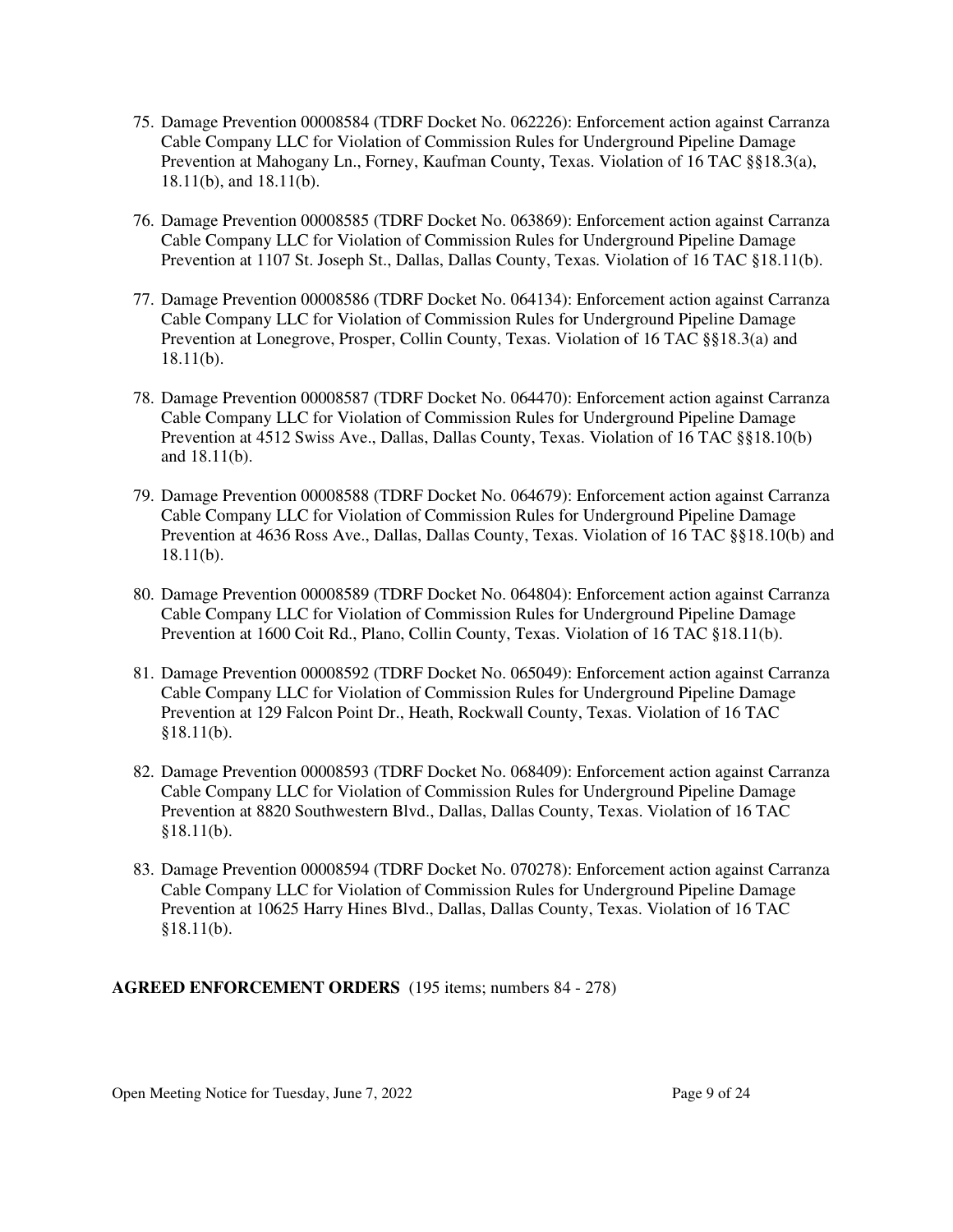- 84. O&G 00006658: Amen Oil LLC (Operator No. 016944) enforcement action regarding Smith Stark Lease, Well No. 1 (RRC ID No. 7B-060496), Meeker (Conglomerate 4400) Field, Parker County, Texas. Violation of 16 TAC §§3.3(1), 3.3(2), 3.3(3), 3.8(d)(4)(H)(i)(III), and 3.14(b)(2).
- 85. O&G 00006662: Amen Oil LLC (Operator No. 016944) enforcement action regarding Hamblin Unit Lease, Well No. 1H (RRC ID No. 09-238342), Newark, East (Barnett Shale) Field, Parker County, Texas. Violation of 16 TAC  $\S$ §3.3(1), 3.3(2), 3.3(3), 3.8(d)(1), and 3.14(b)(2).
- 86. O&G 00008109: Thunder Resources LLC (Operator No. 858338) enforcement action regarding Flournoy Lease, Well No. A 11 (RRC ID No. 7B-242323), Stephens County Regular Field, Stephens County, Texas. Violation of 16 TAC §§3.3(1), 3.3(2), and 3.14(b)(2).
- 87. O&G 00008669: WTX Capital Investments, LLC (Operator No. 888560) enforcement action regarding Stewart, G.P. (09-17663) Lease, Young County Regular Field, Young County, Texas. Violation of 16 TAC §3.14(d)(12).
- 88. LP-Gas 00008508: Amerigas Propane, LP (License No. 09670) enforcement action regarding Mi Tierra Carniceria, 4437 River Oaks Blvd., River Oaks, Tarrant County, Texas. Violation of 16 TAC §9.132.
- 89. Damage Prevention 051290: Facilities Rehabilitation, Inc. enforcement action for two violations of 16 TAC §§18.11(b), at 1103 Justin Ln. (Reese Ln.), Austin, Travis County, Texas.
- 90. Damage Prevention 051739: Facilities Rehabilitation, Inc. enforcement action for two violations of 16 TAC §§18.11(b), at 1307 Justin Ln. (Yates Ave.), Austin, Travis County, Texas.
- 91. Damage Prevention 052752: Facilities Rehabilitation, Inc. enforcement action for two violations of 16 TAC §§18.11(b), at 1505 Justin Ln. (Arroyo Seco), Austin, Travis County, Texas.
- 92. Damage Prevention 052969: Facilities Rehabilitation, Inc. enforcement action for two violations of 16 TAC §§18.11(b), and 18.10(b), at 206 Ridgemont Ave. (Sheraton Dr.), San Antonio, Bexar County, Texas.
- 93. Damage Prevention 055256: Facilities Rehabilitation, Inc. enforcement action for violation of 16 TAC §18.10(b), at 1403 Culebra (Williams Ave.), San Antonio, Bexar County, Texas.
- 94. Damage Prevention 055724: Facilities Rehabilitation, Inc. enforcement action for violation of 16 TAC §18.10(b), at 270 Brandywine (Maiden Ln.), San Antonio, Bexar County, Texas.
- 95. Damage Prevention 055967: Facilities Rehabilitation, Inc. enforcement action for two violations of 16 TAC §§18.11(b), at 1809 Justin Ln. (Yates Ave.), Austin, Travis County, Texas.
- 96. Damage Prevention 060742: J. F. Construction enforcement action for violation of 16 TAC §§18.4(a) and 18.11(b), at 6518 Hollis Ave. (Glover Pass), Dallas, Dallas County, Texas.
- 97. Damage Prevention 061896: A-Better Plumbing Company enforcement action for two violations of 16 TAC §§18.11(b), and 18.3(a), at 4610 W. Jasmine St., Pearland, Brazoria County, Texas.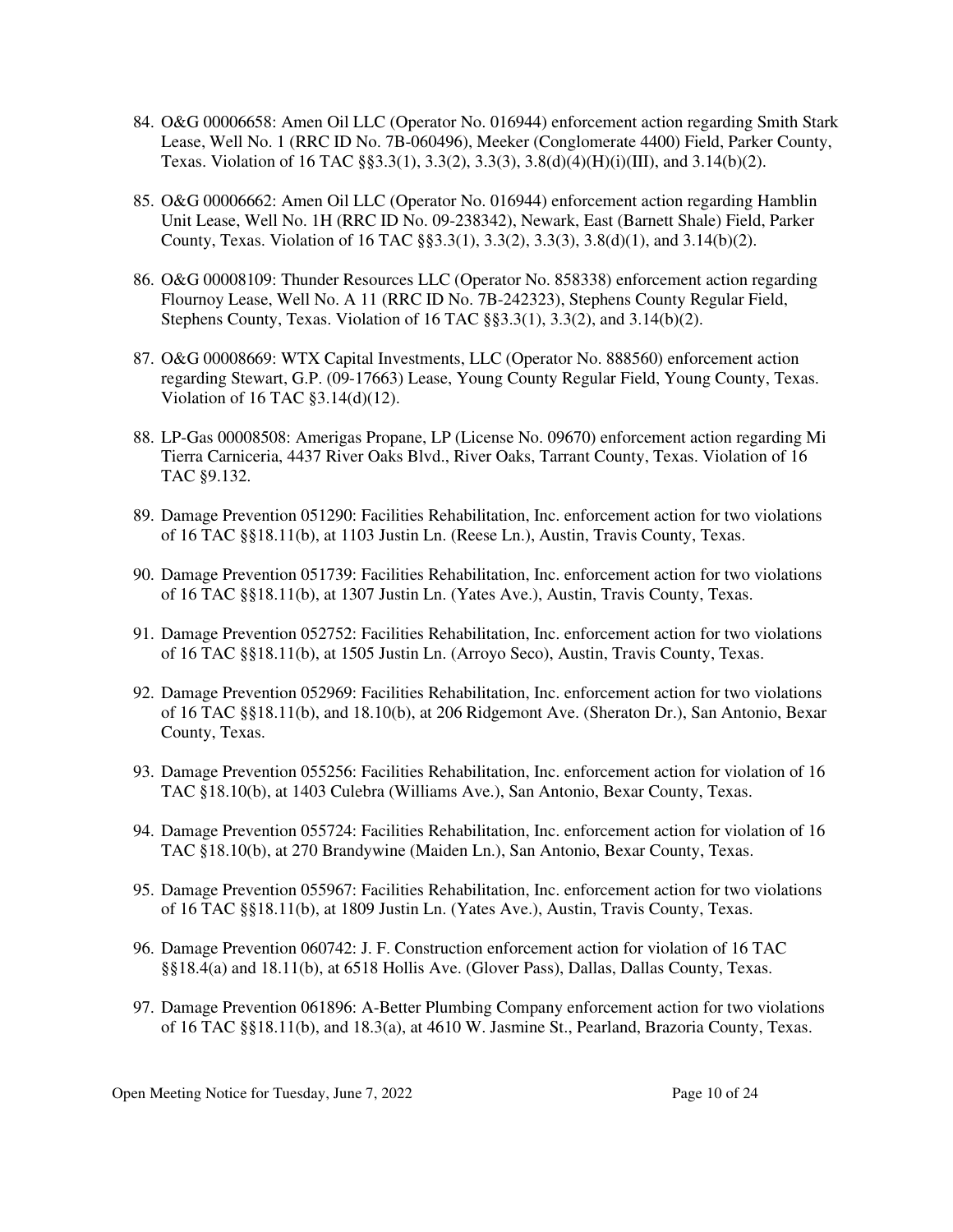- 98. Damage Prevention 062237: Regas Contracting enforcement action for two violations of 16 TAC §§18.11(b), and 18.3(a), at 8435 Memorial Blvd. (Jimmy Johnson Blvd.), Port Arthur, Jefferson County, Texas.
- 99. Damage Prevention 063201: D & B enforcement action for two violations of 16 TAC §§18.11(b), and 18.3(e), at 1543 Rushworth Dr., Houston, Harris County, Texas.
- 100. Damage Prevention 063243: Daltech Utilities enforcement action for violation of 16 TAC §18.11(b), at 1818 W. Grauwyler Rd. (Alden), Irving, Dallas County, Texas.
- 101. Damage Prevention 063995: Christianson A/C & Plumbing enforcement action for two violations of 16 TAC §§18.11(b), and 18.4(a), at 500 Blk. Moonvine Way, New Braunfels, Comal County, Texas.
- 102. Damage Prevention 064227: Jeovanny Peralta enforcement action for two violations of 16 TAC §§18.11(b), and 18.3(a), at 4724 Balley Pt., Schertz, Guadalupe County, Texas.
- 103. Damage Prevention 064535: Fibertex, LLC enforcement action for violation of 16 TAC §§18.3(a) and 18.11(b), at Terrace Dr. (Marlboro Dr.), Killeen, Bell County, Texas.
- 104. Damage Prevention 065228: Garcia Fence Co. enforcement action for two violations of 16 TAC §§18.11(b), 18.11(c) and 18.3(a), at 3020 Palacio Real Cir. (Palacio Real Dr.), Brownsville, Cameron County, Texas.
- 105. Damage Prevention 065501: Pro Dirt Services enforcement action for violation of 16 TAC §18.11(b), at 402 W. 8th St. (Forest St.), Georgetown, Williamson County, Texas.
- 106. Damage Prevention 065802: Matula and Matula Construction enforcement action for violation of 16 TAC §18.11(b), at Lotus St. (Lotus Ct.), Lake Jackson, Brazoria County, Texas.
- 107. Damage Prevention 065855: Atmos Energy Corp., Mid-Tex Div. enforcement action for violation of 16 TAC §18.8(a), at 1546 S. Ewing Ave. (Stella Ave.), Dallas, Dallas County, Texas.
- 108. Damage Prevention 065944: Mears Installation, LLC enforcement action for violation of 16 TAC §18.4(a), at 431 Eleanor Ave., San Antonio, Bexar County, Texas.
- 109. Damage Prevention 065992: City of Wichita Falls /street Department enforcement action for violation of 16 TAC §§18.3(e) and 18.11(b), at 4940 Seymour Hwy. (Barnett), Wichita Falls, Wichita County, Texas.
- 110. Damage Prevention 066072: Pierce Sitework, LLC enforcement action for violation of 16 TAC §18.3(a), at 13410 Flower Pond (Morning Craze), St. Hedwig, Bexar County, Texas.
- 111. Damage Prevention 066153: City of Wills Point Utilities enforcement action for violation of 16 TAC §§18.11(b), 18.11(c) and 18.10(b), at 825 Canton Ave., Wills Point, Van Zandt County, Texas.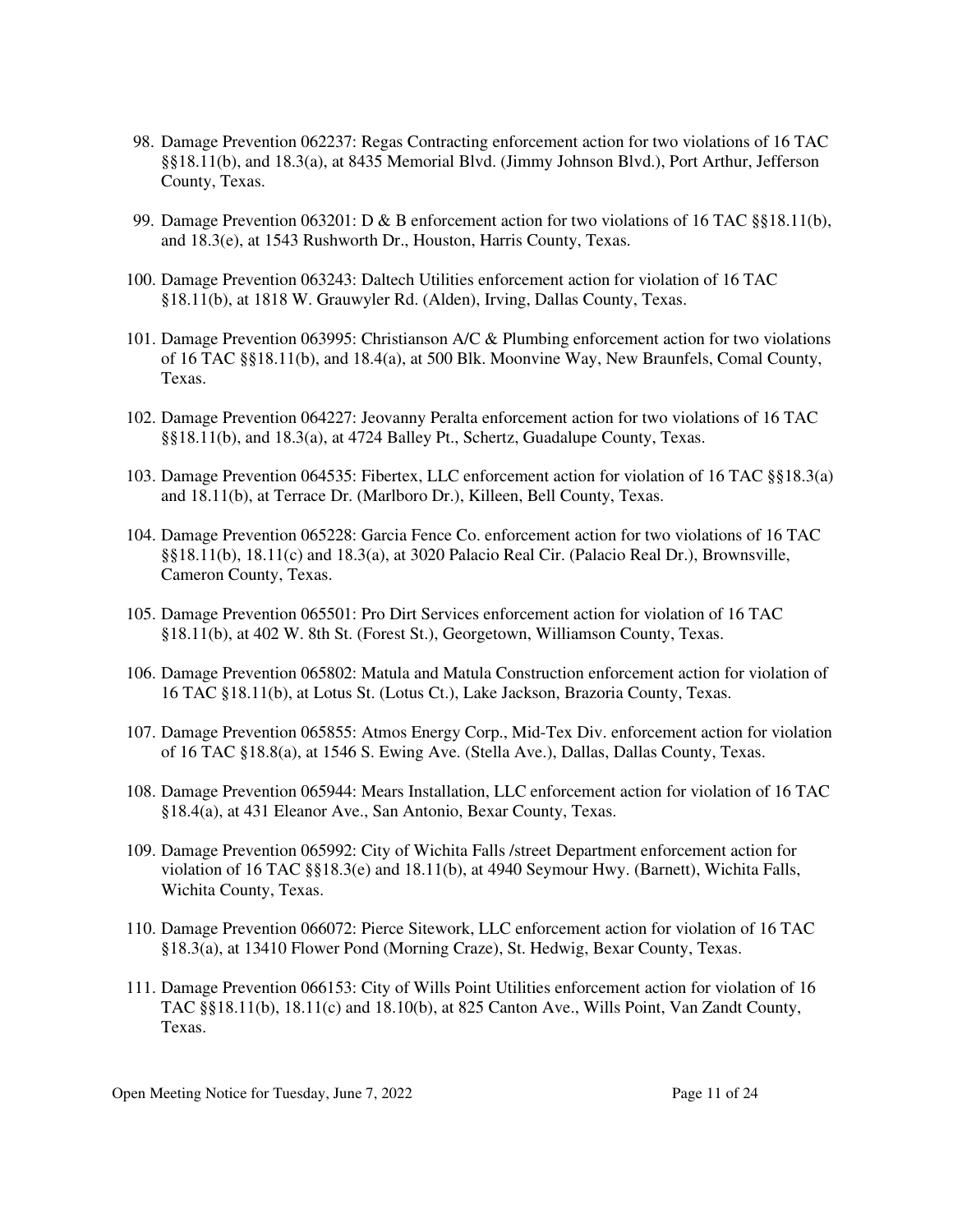- 112. Damage Prevention 068264: Backyard Retreats enforcement action for two violations of 16 TAC §§18.11(b), and 18.3(a), at 1404 Monaldo Pl., Pearland, Harris County, Texas.
- 113. Damage Prevention 068786: Facilities Rehabilitation, Inc. enforcement action for violation of 16 TAC §§18.10(b) and 18.11(b), at 7314 Brook Valley (Misty Valley), San Antonio, Bexar County, Texas.
- 114. Damage Prevention 069394: Facilities Rehabilitation, Inc. enforcement action for violation of 16 TAC §18.4(a), at 739 Royston (Jennings), San Antonio, Bexar County, Texas.
- 115. Damage Prevention 069669: Facilities Rehabilitation, Inc. enforcement action for violation of 16 TAC §18.4(a), at 4330 Bull Creek Rd. (Perseverance Dr.), Austin, Travis County, Texas.
- 116. Damage Prevention 069674: EP Brady, Ltd. enforcement action for violation of 16 TAC §18.4(a), at 6317 Ave. R (Victory St.), Galveston, Galveston County, Texas.
- 117. Damage Prevention 070080: Facilities Rehabilitation, Inc. enforcement action for violation of 16 TAC §18.4(d), at 162 Davis Ct. (N. New Braunfels), San Antonio, Bexar County, Texas.
- 118. Damage Prevention 070151: Timberlake Site Services enforcement action for two violations of 16 TAC §§18.11(b), and 18.3(a), at 1279 Amy Dr. (Winding Creek Rd.), Kyle, Hays County, Texas.
- 119. Damage Prevention 070165: Cornerstone Plumbing enforcement action for violation of 16 TAC §18.10(b), at 404 Julius (Dyck), Riesel, McLennan County, Texas.
- 120. Damage Prevention 070387: McDonald Production enforcement action for violation of 16 TAC §§18.3(a) and 18.11(b), at FM 2641 (N. Quaker Ave.), Lubbock, Lubbock County, Texas.
- 121. Damage Prevention 070456: City of Bishop enforcement action for two violations of 16 TAC §§18.11(b), and 18.3(a), at 309 E. Joyce St., Bishop, Nueces County, Texas.
- 122. Damage Prevention 070561: IES Residential enforcement action for two violations of 16 TAC §§18.11(b), and 18.3(a), at 9703 Morgans Mills (Chase Park), San Antonio, Bexar County, Texas.
- 123. Damage Prevention 070588: Robertson Ditching enforcement action for two violations of 16 TAC §§18.11(b), and 18.11(c), at 1503 Lincoln (Colorado), Dalhart, Hartley County, Texas.
- 124. Damage Prevention 070652: City of Longview enforcement action for violation of 16 TAC §§18.3(a) and 18.11(b), at 906 Baylor (Tulane), Longview, Gregg County, Texas.
- 125. Damage Prevention 070691: J C Hernandez Construction enforcement action for two violations of 16 TAC §§18.11(b), and 18.3(e), at 5400 Spicewood (Spanish Oaks Dr.), Frisco, Collin County, Texas.
- 126. Damage Prevention 070800: Hector Hernandez enforcement action for two violations of 16 TAC §§18.11(b), and 18.10(b), at 4919 Pleasant Plains Dr., Friendswood, Harris County, Texas.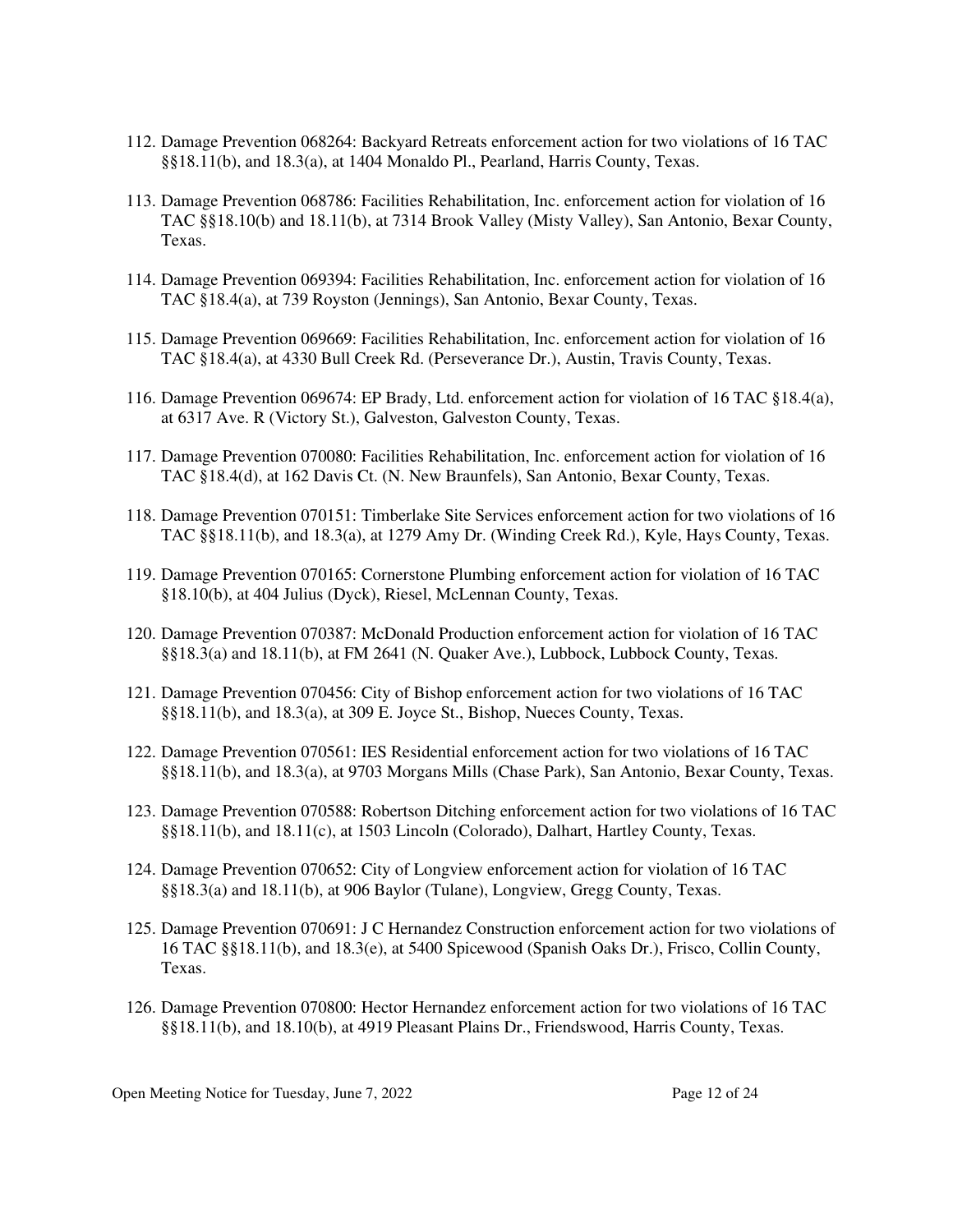- 127. Damage Prevention 070894: JR Pool Plastering & Texas Gunite enforcement action for violation of 16 TAC §18.11(b), at 102 Blue Jay Dr. (Cardinal Dr.), Richwood, Brazoria County, Texas.
- 128. Damage Prevention 070991: City of Dallas enforcement action for two violations of 16 TAC §§18.11(b), and 18.3(a), at 1603 Garza Ave. (Frio Dr.), Dallas, Dallas County, Texas.
- 129. Damage Prevention 071055: Quadvest, LP enforcement action for violation of 16 TAC §§18.3(e) and 18.11(b), at 612 Spring Cypress Rd., Spring, Harris County, Texas.
- 130. Damage Prevention 071090: City of Beaumont/ Water Utilities enforcement action for violation of 16 TAC §§18.3(a) and 18.11(b), at 2510 Linson St., Beaumont, Jefferson County, Texas.
- 131. Damage Prevention 071132: Leland Bradlee Construction enforcement action for two violations of 16 TAC §§18.11(b), and 18.3(e), at E. Hwy. 17 (S. 5th), Corsicana, Navarro County, Texas.
- 132. Damage Prevention 071361: A Team Plumbing, Inc. enforcement action for violation of 16 TAC §§18.11(b), 18.11(c) and 18.4(b), at 567 Filibuster Trail (Delgado Run), San Antonio, Bexar County, Texas.
- 133. Damage Prevention 071376: Lanehart Electric enforcement action for two violations of 16 TAC §§18.11(b), and 18.3(a), at 1809 Middleton Dr. (Ridgeoak Trl.), Arlington, Tarrant County, Texas.
- 134. Damage Prevention 071412: MP Nexlevel enforcement action for violation of 16 TAC §§18.4(a) and 18.11(b), at Hickory Ln., Longview, Gregg County, Texas.
- 135. Damage Prevention 071465: Action Landscaping, Inc. enforcement action for two violations of 16 TAC §§18.11(b), 18.11(c) and 18.3(a), at 26006 Amber Pearl Dr., Richmond, Fort Bend County, Texas.
- 136. Damage Prevention 071479: Wilson Contractor Services enforcement action for violation of 16 TAC §18.4(a), at 600 Center St. (Hwy. 75), Sherman, Grayson County, Texas.
- 137. Damage Prevention 071720: Atmos Energy Corp., Mid-Tex Div. enforcement action for violation of 16 TAC §18.8(a), at 108 E. Franklin St. (College St.), Waxahachie, Ellis County, Texas.
- 138. Damage Prevention 071743: Amailey Plumbing, LLC enforcement action for violation of 16 TAC §§18.3(a) and 18.11(c), at 1381 Huffines Blvd. (Grace Ln.), Lucas, Collin County, Texas.
- 139. Damage Prevention 071791: Craig & Heidt, Inc. enforcement action for violation of 16 TAC §§18.11(c), 18.11(b) and 18.4(a), at 326 Cedar St., Wallis, Austin County, Texas.
- 140. Damage Prevention 071871: S&K Plumbing of Fort Worth, Inc. enforcement action for two violations of 16 TAC §§18.11(b), and 18.3(a), at 4440 Hwy. 121 (Josey Ln.), Lewisville, Denton County, Texas.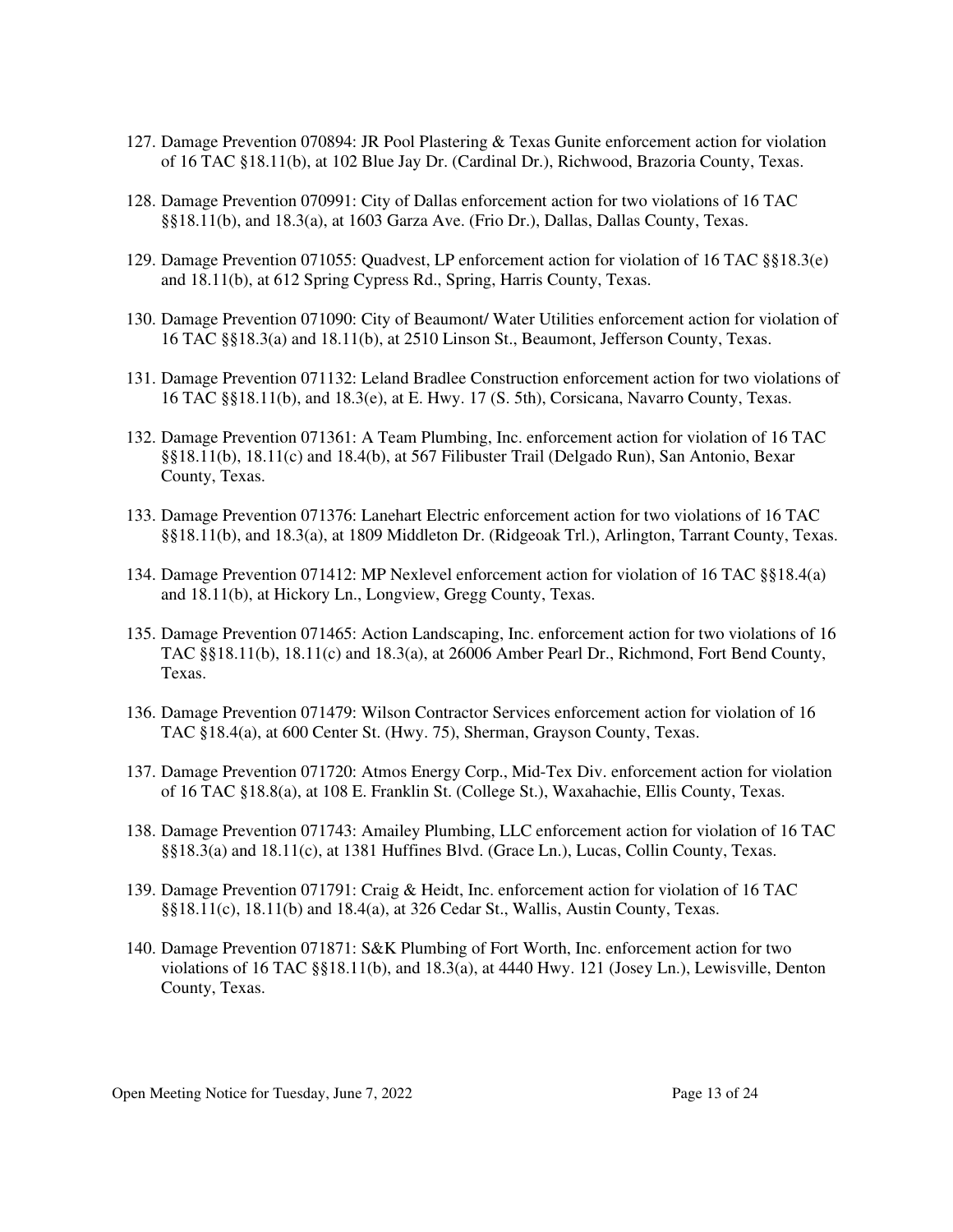- 141. Damage Prevention 072045: Jackson Construction enforcement action for violation of 16 TAC §18.4(a), at 3850 Bellaire Cir. (Ranch View Rd.), Fort Worth, Tarrant County, Texas.
- 142. Damage Prevention 072048: Greater Houston Plumbing enforcement action for two violations of 16 TAC §§18.11(b), and 18.3(e), at 3519 Lake Varano Cir., Katy, Harris County, Texas.
- 143. Damage Prevention 072185: City of Corrigan enforcement action for two violations of 16 TAC §§18.11(b), and 18.4(a), at W. 2nd St. (Martin Luther King St.), Corrigan, Polk County, Texas.
- 144. Damage Prevention 072205: Capps Capco Construction, Inc. enforcement action for two violations of 16 TAC §§18.11(b), at Noonday (Adams), Chandler, Henderson County, Texas.
- 145. Damage Prevention 072355: Quadvest, LP enforcement action for violation of 16 TAC §18.4(a), at 21243 Hidden Bend Loop, Magnolia, Montgomery County, Texas.
- 146. Damage Prevention 072653: Jimmy Evans Company enforcement action for two violations of 16 TAC §§18.11(b), at 5700 E. Riverside Dr. (Country Club Rd.), Austin, Travis County, Texas.
- 147. Damage Prevention 072762: Kik Underground, LLC enforcement action for violation of 16 TAC §§18.3(a) and 18.11(c), at Lost Falls Dr. (Amory Oak Ridge), Flower Mound, Denton County, Texas.
- 148. Damage Prevention 072882: Tealstone, LLC enforcement action for violation of 16 TAC §§18.3(a) and 18.11(b), at 4401 S. Congress (St. Elmo), Austin, Travis County, Texas.
- 149. Damage Prevention 072892: IES Residential enforcement action for two violations of 16 TAC §§18.11(b), at 926 Albatross Way (Del Lago Pkwy.), San Antonio, Bexar County, Texas.
- 150. Damage Prevention 073034: Cathedral Plumbing of Texas, LLC enforcement action for violation of 16 TAC §§18.10(b) and 18.11(b), at 2100 Creekbluff Court (Hollowcreek Trl.), Carrollton, Denton County, Texas.
- 151. Damage Prevention 073084: Atmos Energy, West Texas Division enforcement action for violation of 16 TAC §18.8(a), at 500 S.E. Pierce (5th), Amarillo, Potter County, Texas.
- 152. Damage Prevention 073393: Engel Enterprises, LLC enforcement action for two violations of 16 TAC  $\S18.11(b)$ ,  $18.11(c)$  and  $18.3(a)$ , at 560 Tobacco Pass (Orchard Way), New Braunfels, Comal County, Texas.
- 153. Damage Prevention 073488: Atmos Energy Corp., Mid-Tex Div. enforcement action for violation of 16 TAC §18.8(a), at 1250 Town East Blvd. (Skyline Dr.), Mesquite, Dallas County, Texas.
- 154. Damage Prevention 073498: Atmos Energy Corp., Mid-Tex Div. enforcement action for violation of 16 TAC §18.8(a), at 300 N. Robinson St. (3rd St.), Old Round Rock (historical), Williamson County, Texas.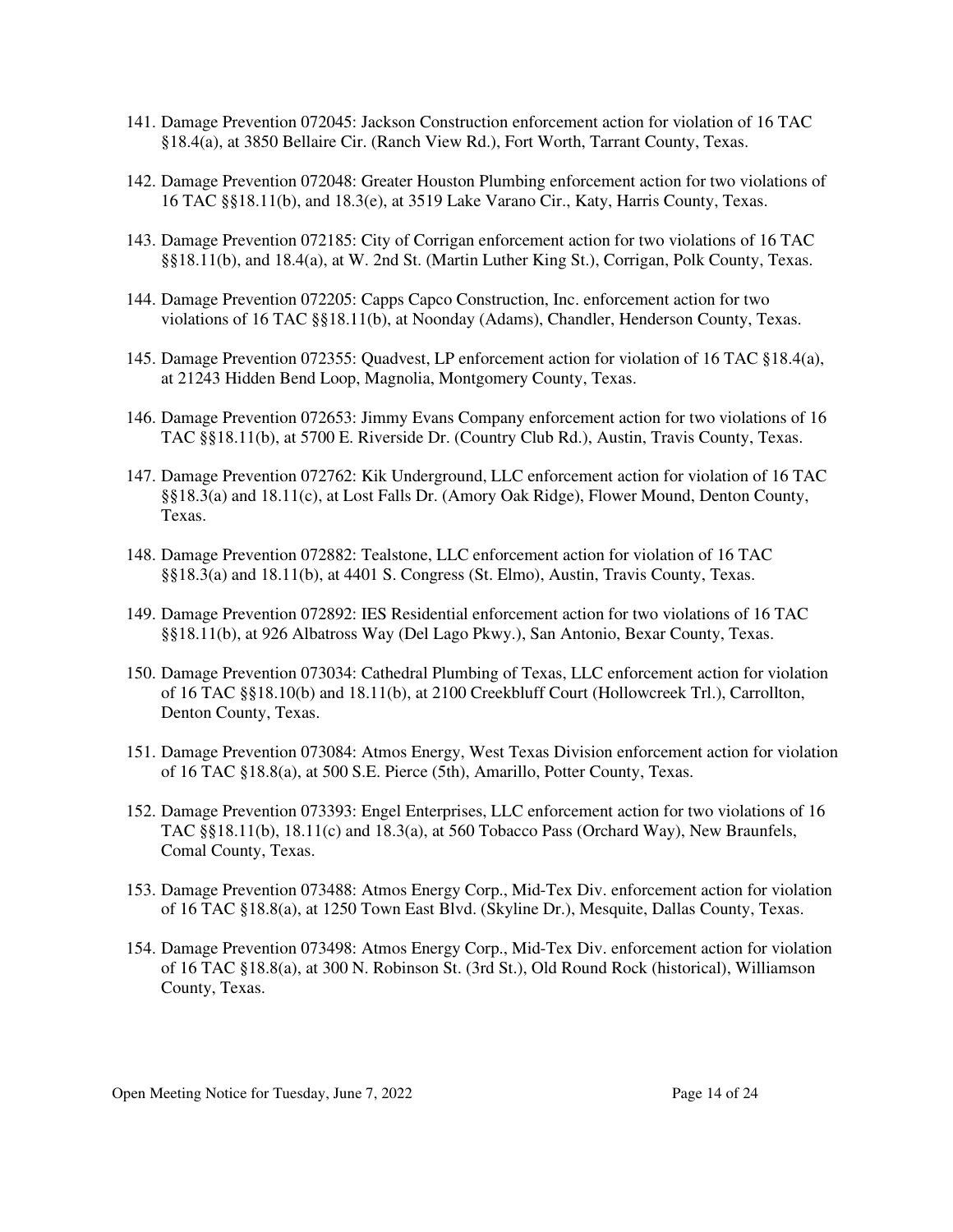- 155. Damage Prevention 073500: Traffic Systems Construction, Inc. enforcement action for violation of 16 TAC §§18.10(b), 18.11(c) and 18.11(b), at 3605 W. Loop S., Bellaire, Harris County, Texas.
- 156. Damage Prevention 073504: Sicola Landscape Corp. enforcement action for two violations of 16 TAC §§18.11(b), 18.3(a) and 18.11(c), at 10513 W. Grand Pkwy. S., Richmond, Fort Bend County, Texas.
- 157. Damage Prevention 073514: Atmos Energy Corp., Mid-Tex Div. enforcement action for violation of 16 TAC §18.8(a), at 2110 Oak Creek Cir. (Oak Creek), Sherman, Grayson County, Texas.
- 158. Damage Prevention 073515: Atmos Energy Corp., Mid-Tex Div. enforcement action for violation of 16 TAC §18.8(a), at 502 Bullingham Ln. (S. Allen Heights Dr.), Allen, Collin County, Texas.
- 159. Damage Prevention 073517: Atmos Energy Corp., Mid-Tex Div. enforcement action for violation of 16 TAC §18.8(a), at 3120 S. Shiloh Dr. (W. Kingsley Rd.), Garland, Dallas County, Texas.
- 160. Damage Prevention 073522: Atmos Energy Corp., Mid-Tex Div. enforcement action for violation of 16 TAC §18.8(a), at 1018 Sanctuary Ct. (Munson Ave.), College Station, Brazos County, Texas.
- 161. Damage Prevention 073523: Atmos Energy Corp., Mid-Tex Div. enforcement action for violation of 16 TAC §18.8(a), at 3939 Hwy. 6 (Woodcreek Dr.), College Station, Brazos County, Texas.
- 162. Damage Prevention 073528: Atmos Energy Corp., Mid-Tex Div. enforcement action for violation of 16 TAC §18.8(a), at 1129 Oakwood Cir. (Oakwood Dr.), Keller, Tarrant County, Texas.
- 163. Damage Prevention 073532: Atmos Energy Corp., Mid-Tex Div. enforcement action for violation of 16 TAC §18.8(a), at 345 Industrial Blvd. (Millwood), McKinney, Collin County, Texas.
- 164. Damage Prevention 073536: Atmos Energy Corp., Mid-Tex Div. enforcement action for violation of 16 TAC §18.8(a), at 1121 Kingbird Ln. (Falcon Ridge Dr.), Alvarado, Johnson County, Texas.
- 165. Damage Prevention 073652: Primoris T&D enforcement action for violation of 16 TAC §18.10(b), at 2511 Brook Ave. (Speedway Ave.), Wichita Falls, Wichita County, Texas.
- 166. Damage Prevention 073801: Atlas Foundation Repair enforcement action for violation of 16 TAC §§18.4(b) and 18.11(b), at 24014 Spring Dane Dr. (Goldspring), Spring, Harris County, Texas.
- 167. Damage Prevention 073894: Iron Horse Unlimited enforcement action for violation of 16 TAC §§18.10(b) and 18.11(b), at 2936 Pennsylvania Ave. (Meyers), Dallas, Dallas County, Texas.
- 168. Damage Prevention 073944: City of Hillsboro/ Water Dept. enforcement action for violation of 16 TAC §18.11(b), at 714 E. Walnut (Thompson), Hillsboro, Hill County, Texas.
- 169. Damage Prevention 073972: Bass Plumbing enforcement action for violation of 16 TAC §18.4(a), at 3027 Wolfpack Loop (Alpha Ct.), Bryan, Brazos County, Texas.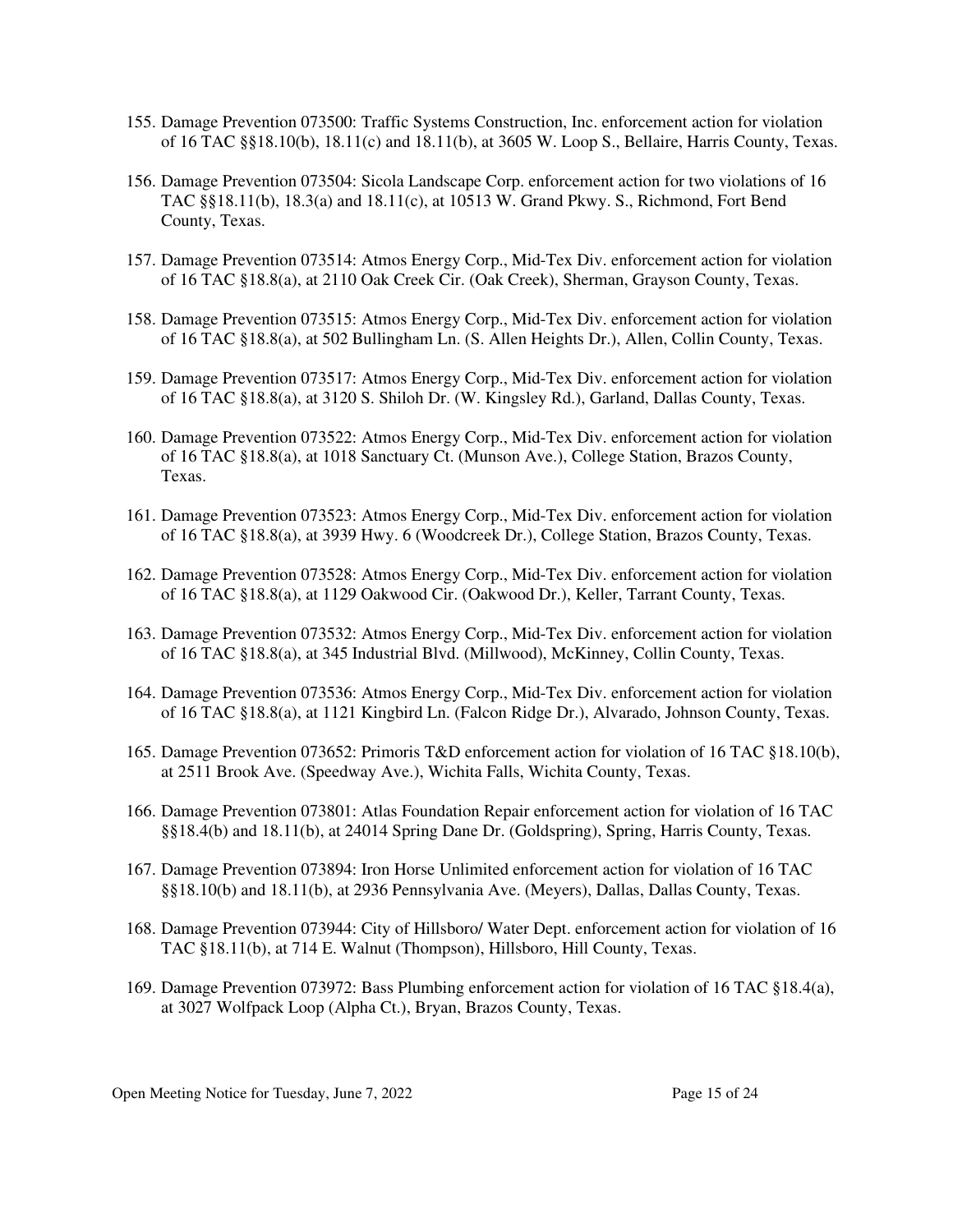- 170. Damage Prevention 073990: Cathedral Plumbing of TX enforcement action for violation of 16 TAC §18.3(e), at 4440 Culrin Way (Wintergreen), Forney, Kaufman County, Texas.
- 171. Damage Prevention 074027: TransTex Construction, LLC enforcement action for two violations of 16 TAC §§18.11(b), 18.11(c) and 18.3(a), at 401 Hunters Crossing (FM 2187), Sealy, Austin County, Texas.
- 172. Damage Prevention 074038: City of Elgin enforcement action for violation of 16 TAC §18.4(a), at W. Cleveland St. (S. Ave. C), Elgin, Bastrop County, Texas.
- 173. Damage Prevention 074066: City of Beaumont Water Utilities enforcement action for violation of 16 TAC §§18.3(e) and 18.11(b), at 1085 Long St., Beaumont, Jefferson County, Texas.
- 174. Damage Prevention 074074: Atmos Energy, West Texas Division enforcement action for violation of 16 TAC §18.8(a), at 20475 Bushland Rd. (W. Country Club Rd.), Canyon, Randall County, Texas.
- 175. Damage Prevention 074076: CPS Energy enforcement action for violation of 16 TAC §18.8(a), at 11655 Braefield (S. Hausman Rd.), San Antonio, Bexar County, Texas.
- 176. Damage Prevention 074082: Atmos Energy, West Texas Division enforcement action for violation of 16 TAC §18.8(a), at 1800 CR W. (Sunset), Odessa, Ector County, Texas.
- 177. Damage Prevention 074094: Magellan Pipeline Company, L.P. enforcement action for violation of 16 TAC §18.8(a), at CR 226 (CR 221), Sweetwater, Nolan County, Texas.
- 178. Damage Prevention 074095: Kinder Morgan Wink Pipeline, LLC enforcement action for violation of 16 TAC §18.8(a), at Hwy. 1788, Andrews, Andrews County, Texas.
- 179. Damage Prevention 074098: Gesch Contracting, Inc. enforcement action for violation of 16 TAC §18.4(a), at 10 W. CR (S. CR 3), Lomax, Howard County, Texas.
- 180. Damage Prevention 074111: Perdomo Utility, LLC enforcement action for violation of 16 TAC §18.4(a), at 100 Memorials Cir. (Mesquite Ln.), San Angelo, Tom Green County, Texas.
- 181. Damage Prevention 074125: CPS Energy enforcement action for violation of 16 TAC §18.8(a), at 5823 Tree View (Lawn View), San Antonio, Bexar County, Texas.
- 182. Damage Prevention 074158: Centerpoint Energy Entex enforcement action for violation of 16 TAC §18.8(a), at Hollyvale Dr. (Lillja Rd.), Houston, Harris County, Texas.
- 183. Damage Prevention 074170: Cornerstone Plumbing enforcement action for violation of 16 TAC §18.4(a), at 9547 Brookhollow Dr. (Sleepy Hollow Rd.), Waco, McLennan County, Texas.
- 184. Damage Prevention 074179: Altex Landscape Construction, Inc. enforcement action for two violations of 16 TAC §§18.11(b), and 18.3(a), at 6200 Sister Creek Rd. (Barking Rock), Midland, Midland County, Texas.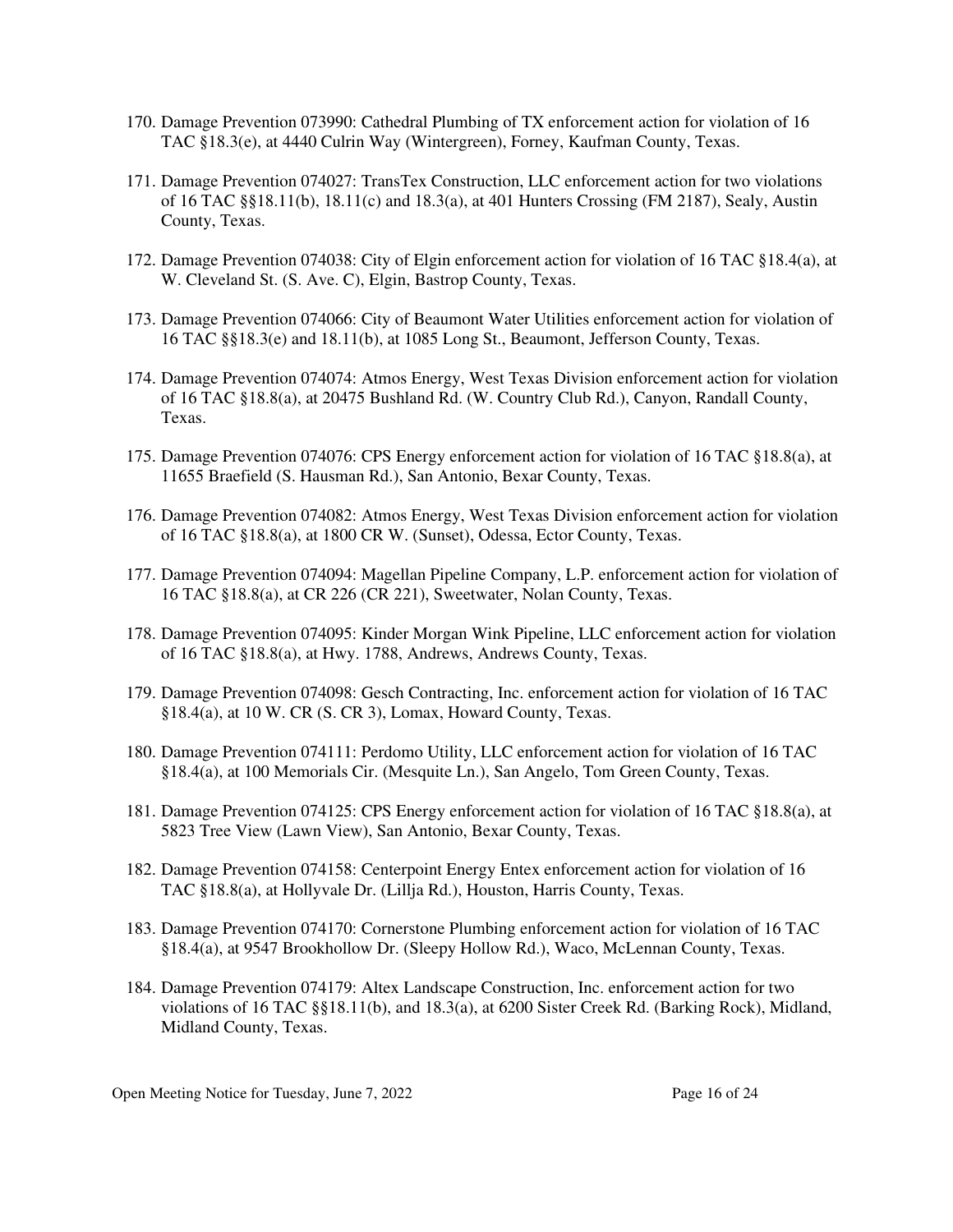- 185. Damage Prevention 074189: Elliott Construction enforcement action for violation of 16 TAC §18.4(b), at Barron (Hwy. 6 S.), College Station, Brazos County, Texas.
- 186. Damage Prevention 074203: Centerpoint Energy Entex enforcement action for violation of 16 TAC §18.8(a), at 100 Blk. Moraine Valley, Spring, Harris County, Texas.
- 187. Damage Prevention 074208: Centerpoint Energy Entex enforcement action for violation of 16 TAC §18.8(a), at 1508 Dragon (W. Harmony), Tyler, Smith County, Texas.
- 188. Damage Prevention 074215: Mission Site Services enforcement action for violation of 16 TAC §§18.4(a)and 18.11(b), at 1410 Harlandale (Genoa), Dallas, Dallas County, Texas.
- 189. Damage Prevention 074228: Pike Electric, LLC enforcement action for violation of 16 TAC §§18.10(b) and 18.11(c), at 193 Dogwood Lakes Cir. (Eagles Bluff Blvd.), Bullard, Cherokee County, Texas.
- 190. Damage Prevention 074234: Lanehart Electric enforcement action for violation of 16 TAC §§18.6(b), 18.11(b) and 18.11(c), at 937 Leola Ln. (Waldorf), Allen, Collin County, Texas.
- 191. Damage Prevention 074238: Casa Mechanical Services enforcement action for violation of 16 TAC §18.11(b), at 208 Concho Brook Bend (Daisy Cutter Xing), Georgetown, Williamson County, Texas.
- 192. Damage Prevention 074240: Mission Site Services enforcement action for violation of 16 TAC §18.11(b), at 1330 E. Waco Ave. (Woodview Ln.), Dallas, Dallas County, Texas.
- 193. Damage Prevention 074243: Fast Track Construction enforcement action for violation of 16 TAC §18.11(b), at 250 E. Tena St., Jacksonville, Cherokee County, Texas.
- 194. Damage Prevention 074244: Centerpoint Energy Entex enforcement action for violation of 16 TAC §18.8(a), at 250 E. Tena St., Jacksonville, Cherokee County, Texas.
- 195. Damage Prevention 074251: Centerpoint Energy Entex enforcement action for violation of 16 TAC §18.8(a), at 14000 Blk. Henry Rd., Houston, Harris County, Texas.
- 196. Damage Prevention 074255: Paloma Landscape Design, LLC enforcement action for two violations of 16 TAC §§18.11(b), and 18.3(a), at 31227 Raleigh Creek Dr. (Durham Creek Dr.), Tomball, Harris County, Texas.
- 197. Damage Prevention 074257: Superior Pipeline Services enforcement action for violation of 16 TAC §18.6(b), at 1205 W. Newcomb (Flynt), Quanah, Hardeman County, Texas.
- 198. Damage Prevention 074264: Centerpoint Energy Entex enforcement action for violation of 16 TAC §18.8(a), at 22719 Holly Lake Dr. (Brook Grove Dr.), Katy, Harris County, Texas.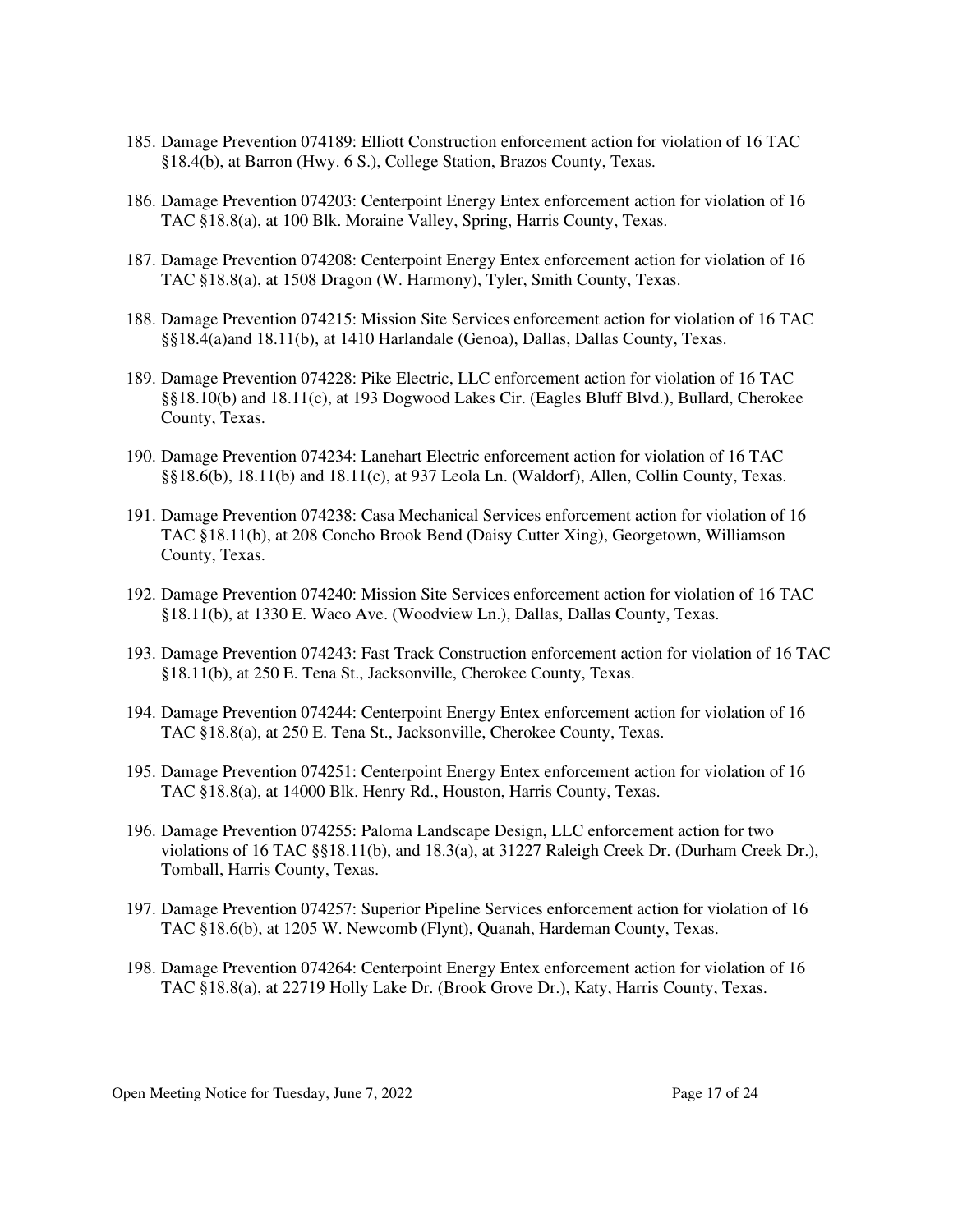- 199. Damage Prevention 074285: Atmos Energy Corp., Mid-Tex Div. enforcement action for violation of 16 TAC §18.8(a), at 1701 Crystal Bend (Crooked Creek Dr.), Austin, Travis County, Texas.
- 200. Damage Prevention 074286: Atmos Energy Corp., Mid-Tex Div. enforcement action for violation of 16 TAC §18.8(a), at 3147 Greene Ave. (Devitt), Fort Worth, Tarrant County, Texas.
- 201. Damage Prevention 074287: Atmos Energy Corp., Mid-Tex Div. enforcement action for violation of 16 TAC §18.8(a), at 760 Texas Oak Trl. (Ashley Oak Ln.), Denton, Denton County, Texas.
- 202. Damage Prevention 074288: Atmos Energy Corp., Mid-Tex Div. enforcement action for violation of 16 TAC §18.8(a), at 611 S. Grand St. (Park St.), Wolfe City, Hunt County, Texas.
- 203. Damage Prevention 074289: Atmos Energy Corp., Mid-Tex Div. enforcement action for violation of 16 TAC §18.8(a), at 11310 Newkirk St. (Joe Field Rd.), Dallas, Dallas County, Texas.
- 204. Damage Prevention 074290: Atmos Energy Corp., Mid-Tex Div. enforcement action for violation of 16 TAC §18.8(a), at 225 Jamie Rd. (N. Juanita Dr.), Harker Heights, Bell County, Texas.
- 205. Damage Prevention 074293: Centerpoint Energy Entex enforcement action for violation of 16 TAC §18.8(a), at 1400 Blk. Hidden Canyon, Katy, Fort Bend County, Texas.
- 206. Damage Prevention 074294: Atmos Energy Corp., Mid-Tex Div. enforcement action for violation of 16 TAC §18.8(a), at 1020 Powell Rd. (Potter Ln.), Mesquite, Dallas County, Texas.
- 207. Damage Prevention 074295: Atmos Energy Corp., Mid-Tex Div. enforcement action for violation of 16 TAC §18.8(a), at N.W. Hwy. (Technology), Dallas, Dallas County, Texas.
- 208. Damage Prevention 074297: Atmos Energy Corp., Mid-Tex Div. enforcement action for violation of 16 TAC §18.8(a), at 4008 Grape (Jamacia), Abilene, Taylor County, Texas.
- 209. Damage Prevention 074298: Standard Utility Construction, Inc. enforcement action for violation of 16 TAC §18.11(b), at 1245 Harbor Hills Dr. (Ocean Breeze Dr.), Allen, Collin County, Texas.
- 210. Damage Prevention 074299: CoServ Gas, Ltd. enforcement action for violation of 16 TAC §18.8(a), at 1245 Harbor Hills Dr. (Ocean Breeze Dr.), Allen, Collin County, Texas.
- 211. Damage Prevention 074301: Atmos Energy Corp., Mid-Tex Div. enforcement action for violation of 16 TAC §18.8(a), at 9430 Wells Rd. (Pleasant Valley Rd.), Wylie, Dallas County, Texas.
- 212. Damage Prevention 074303: Sarvicus, LLC enforcement action for violation of 16 TAC §18.4(b), at 509 Friery (FM 1960), Dayton, Liberty County, Texas.
- 213. Damage Prevention 074307: Atmos Energy Corp., Mid-Tex Div. enforcement action for violation of 16 TAC §18.8(a), at 3203 San Lucas Ave. (Matterhorn Dr.), Dallas, Dallas County, Texas.
- 214. Damage Prevention 074308: Cy-Tex Services enforcement action for violation of 16 TAC §18.4(a), at 14223 Basalt Springs (Brahman Valley), Cypress, Harris County, Texas.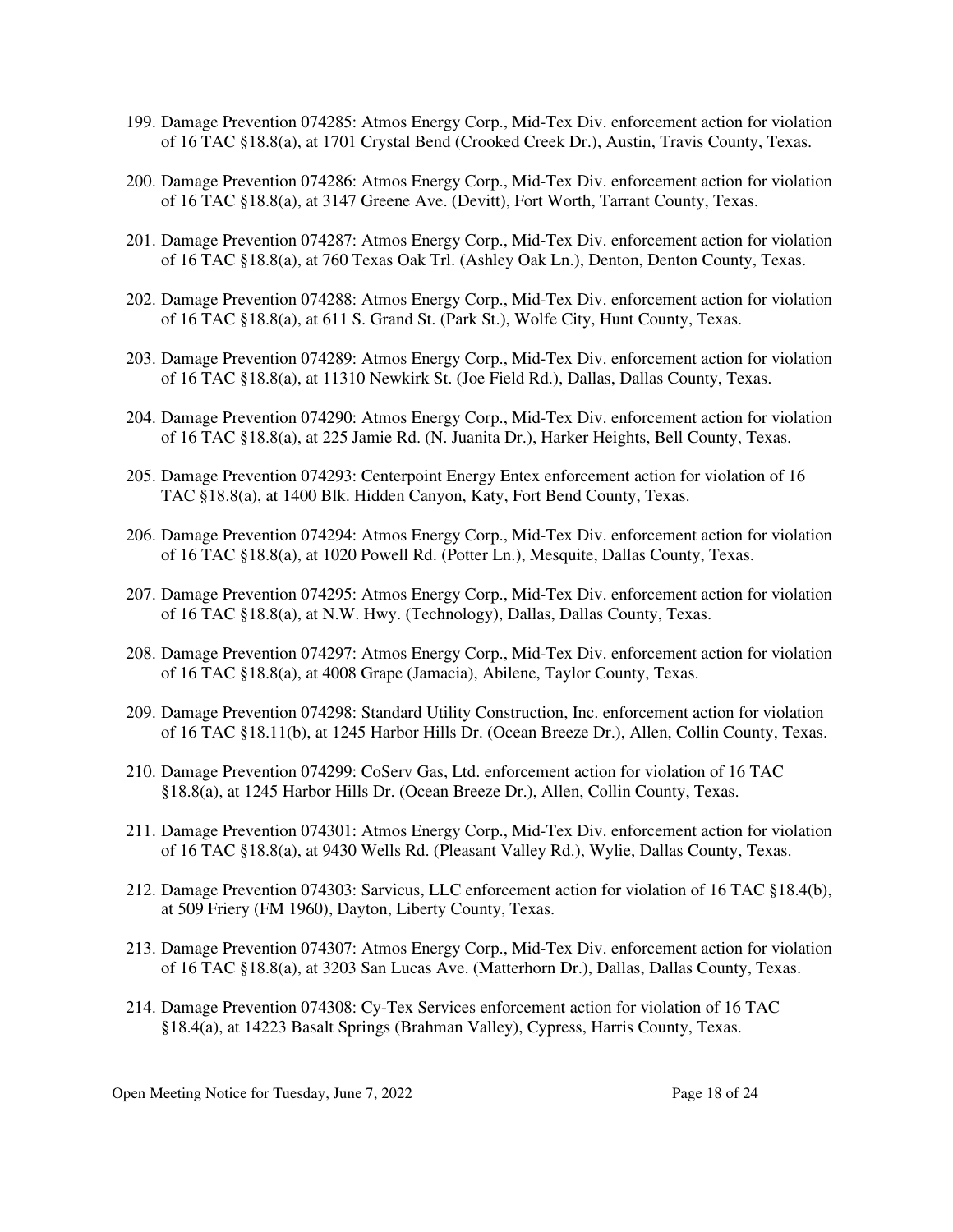- 215. Damage Prevention 074318: Atmos Energy Corp., Mid-Tex Div. enforcement action for violation of 16 TAC §18.8(a), at 3 Canyon Creek (Taft), Wichita Falls, Wichita County, Texas.
- 216. Damage Prevention 074320: Atmos Energy Corp., Mid-Tex Div. enforcement action for violation of 16 TAC §18.8(a), at 410 Ave. E (11th St.), Dallas, Dallas County, Texas.
- 217. Damage Prevention 074321: Bontke Brothers Construction Co. enforcement action for violation of 16 TAC §§18.3(a) and 18.4(a), at 5102 Buffalo Gap Rd. (Chimney Rock), Abilene, Taylor County, Texas.
- 218. Damage Prevention 074322: Atmos Energy Corp., Mid-Tex Div. enforcement action for violation of 16 TAC §18.8(a), at W. Ave. F (7th St.), Midlothian, Ellis County, Texas.
- 219. Damage Prevention 074333: Centerpoint Energy Entex enforcement action for violation of 16 TAC §18.8(a), at 700 Blk. E. Phillips St., Conroe, Montgomery County, Texas.
- 220. Damage Prevention 074339: Atmos Energy Corp., Mid-Tex Div. enforcement action for violation of 16 TAC §18.8(a), at 7501 Jacksboro Hwy. (Surfside Dr.), Fort Worth, Tarrant County, Texas.
- 221. Damage Prevention 074342: Centerpoint Energy Entex enforcement action for violation of 16 TAC §18.8(a), at 1103 Spruce (Maple), San Augustine, San Augustine County, Texas.
- 222. Damage Prevention 074343: Centerpoint Energy Entex enforcement action for violation of 16 TAC §18.8(a), at 3023 Aspen Fair Trail (Greengate Dr.), Spring, Harris County, Texas.
- 223. Damage Prevention 074344: Atmos Energy Corp., Mid-Tex Div. enforcement action for violation of 16 TAC §18.8(a), at 6022 Woodland Dr. (Preston Rd.), Dallas, Dallas County, Texas.
- 224. Damage Prevention 074345: Atmos Energy Corp., Mid-Tex Div. enforcement action for violation of 16 TAC §18.8(a), at 623 E. Newberry St. (Roberts Ct.), Pilot Point, Denton County, Texas.
- 225. Damage Prevention 074349: Atmos Energy Corp., Mid-Tex Div. enforcement action for violation of 16 TAC §18.8(a), at 713 Amberton Pkwy. (Berkshire), San Angelo, Tom Green County, Texas.
- 226. Damage Prevention 074350: Atmos Energy Corp., Mid-Tex Div. enforcement action for violation of 16 TAC §18.8(a), at 200 Parker Dr. (Jarrett Way), Old Round Rock (historical), Williamson County, Texas.
- 227. Damage Prevention 074351: Atmos Energy Corp., Mid-Tex Div. enforcement action for violation of 16 TAC §18.8(a), at 3120 S. Hwy. 161 (W. Warrior Trl.), Grand Prairie, Dallas County, Texas.
- 228. Damage Prevention 074353: Atmos Energy Corp., Mid-Tex Div. enforcement action for violation of 16 TAC §18.8(a), at 9 Woodland Creek Cir. (Sarasue), Wichita Falls, Wichita County, Texas.
- 229. Damage Prevention 074354: Atmos Energy Corp., Mid-Tex Div. enforcement action for violation of 16 TAC §18.8(a), at 1101 Pamela Dr. (S. Pipeline Rd.), Euless, Tarrant County, Texas.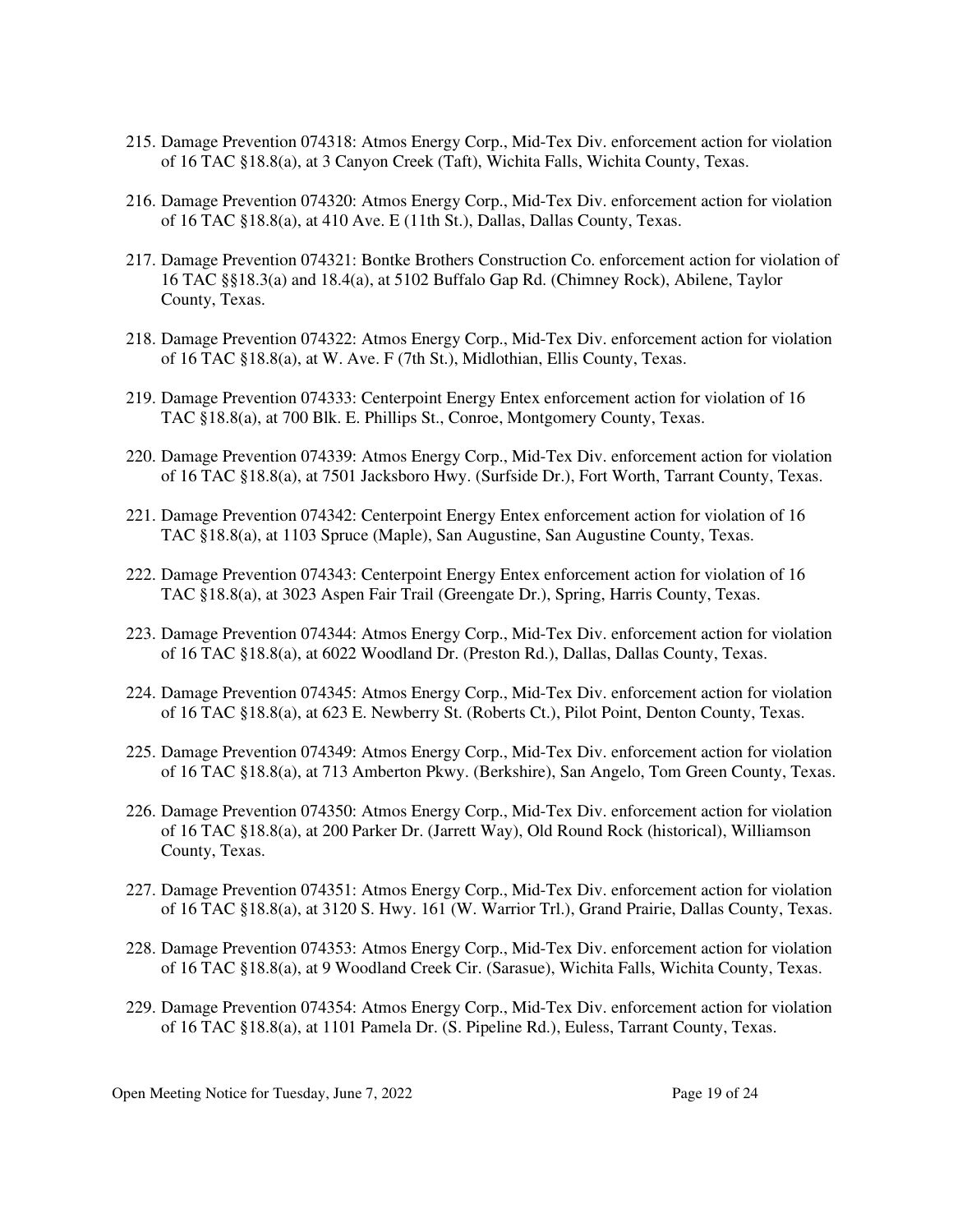- 230. Damage Prevention 074357: Atmos Energy Corp., Mid-Tex Div. enforcement action for violation of 16 TAC §18.8(a), at 2708 Allen Forest, Bryan, Brazos County, Texas.
- 231. Damage Prevention 074358: Targa Pl. Mid-Cont. WestTex, LLC enforcement action for violation of 16 TAC §18.8(a), at 1373 Southland Royalty (Aldwell Rd.), Big Lake, Reagan County, Texas.
- 232. Damage Prevention 074359: Atmos Energy Corp., Mid-Tex Div. enforcement action for violation of 16 TAC §18.8(a), at 2729 Matterhorn Dr. (Shiloh Rd.), Dallas, Dallas County, Texas.
- 233. Damage Prevention 074362: Centerpoint Energy Entex enforcement action for violation of 16 TAC §18.8(a), at 33354 Wentworth (Burkett), Houston, Harris County, Texas.
- 234. Damage Prevention 074364: Centerpoint Energy Entex enforcement action for violation of 16 TAC §18.8(a), at 206 Crockett Rd. (Day), Elkhart, Anderson County, Texas.
- 235. Damage Prevention 074365: Centerpoint Energy Entex enforcement action for violation of 16 TAC §18.8(a), at 5209 Wipprecht St. (N. Loop E. Fwy.), Houston, Harris County, Texas.
- 236. Damage Prevention 074367: Atmos Energy Corp., Mid-Tex Div. enforcement action for violation of 16 TAC §18.8(a), at 510 E. Lee (S. Greenleaf), Brownwood, Brown County, Texas.
- 237. Damage Prevention 074368: Atmos Energy Corp., Mid-Tex Div. enforcement action for violation of 16 TAC §18.8(a), at 2913 Montgomery St. (Lovell Ave.), Fort Worth, Tarrant County, Texas.
- 238. Damage Prevention 074369: Atmos Energy Corp., Mid-Tex Div. enforcement action for violation of 16 TAC §18.8(a), at 706 Marlow Pl. (Petersburg Dr.), Arlington, Tarrant County, Texas.
- 239. Damage Prevention 074370: Centerpoint Energy Entex enforcement action for violation of 16 TAC §18.8(a), at 739 Beltway 8 (W. Hardy Rd.), Houston, Harris County, Texas.
- 240. Damage Prevention 074371: Centerpoint Energy Entex enforcement action for violation of 16 TAC §18.8(a), at S. Washington Ave. (Fairview St.), Marshall, Harrison County, Texas.
- 241. Damage Prevention 074373: Lanehart Electric enforcement action for violation of 16 TAC §§18.3(a) and 18.11(b), at 2006 White Grove (Highland), Dallas, Dallas County, Texas.
- 242. Damage Prevention 074376: JBI Electrical Systems, Inc. enforcement action for violation of 16 TAC §18.3(a), at 8655 Corporate Dr. (Executive Dr.), Frisco, Collin County, Texas.
- 243. Damage Prevention 074377: Atmos Energy Corp., Mid-Tex Div. enforcement action for violation of 16 TAC §18.8(a), at W. 29th (MLK Blvd.), San Angelo, Tom Green County, Texas.
- 244. Damage Prevention 074379: Atmos Energy Corp., Mid-Tex Div. enforcement action for violation of 16 TAC §18.8(a), at 208 Frazier St. (Boone St.), Terrell, Kaufman County, Texas.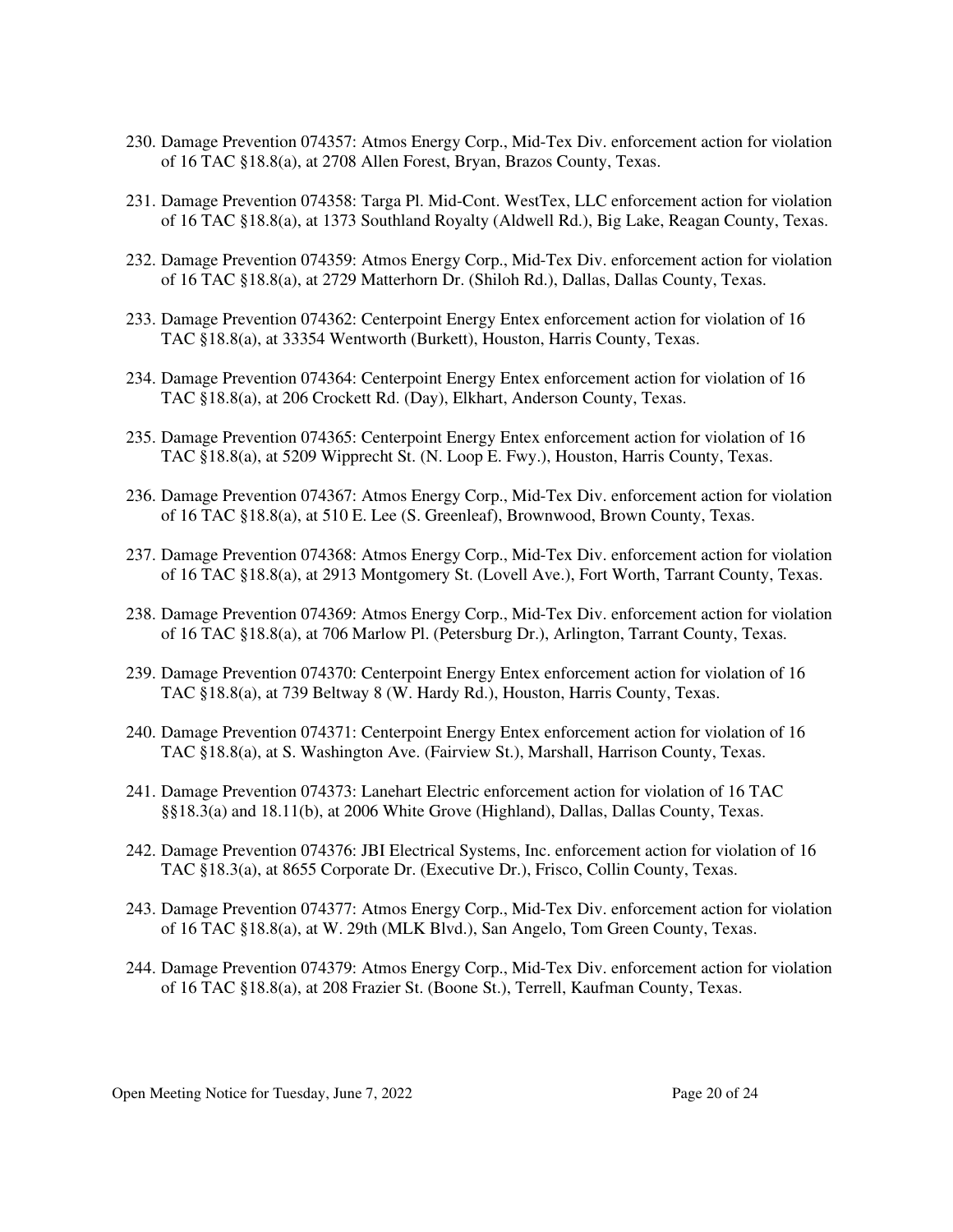- 245. Damage Prevention 074380: Atmos Energy, West Texas Division enforcement action for violation of 16 TAC §18.8(a), at 3911 128th St. (Quaker Ave.), Lubbock, Lubbock County, Texas.
- 246. Damage Prevention 074383: Atmos Energy Corp., Mid-Tex Div. enforcement action for violation of 16 TAC §18.8(a), at 204 Sunset Ln. (Scott Rd.), Fort Worth, Tarrant County, Texas.
- 247. Damage Prevention 074398: North Houston Pole Line enforcement action for violation of 16 TAC §18.4(a), at 12127 W. Allen Shore Dr. (Augustus Venture Ct.), Cypress, Harris County, Texas.
- 248. Damage Prevention 074401: Atmos Energy Corp., Mid-Tex Div. enforcement action for violation of 16 TAC §18.8(a), at 600 Gateway Pkwy. (Patriot Pkwy.), Roanoke, Denton County, Texas.
- 249. Damage Prevention 074402: Atmos Energy Corp., Mid-Tex Div. enforcement action for violation of 16 TAC §18.8(a), at 1357 S. 14th St. (Butternut St.), Abilene, Taylor County, Texas.
- 250. Damage Prevention 074419: Atmos Energy Corp., Mid-Tex Div. enforcement action for violation of 16 TAC §18.8(a), at 204 Larkspur Ln. (Evergreen), Palestine, Anderson County, Texas.
- 251. Damage Prevention 074421: Atmos Energy Corp., Mid-Tex Div. enforcement action for violation of 16 TAC §18.8(a), at 414 Skyline Rd. (Singleton), Grand Prairie, Dallas County, Texas.
- 252. Damage Prevention 074425: Anchor Concrete enforcement action for violation of 16 TAC §18.3(a), at 5203 Floracita Ln. (Pink Poppy Pass), Austin, Travis County, Texas.
- 253. Damage Prevention 074432: Atmos Energy Corp., Mid-Tex Div. enforcement action for violation of 16 TAC §18.8(a), at 1018 S. Walnut (Kentucky), Sherman, Grayson County, Texas.
- 254. Damage Prevention 074434: Atmos Energy Corp., Mid-Tex Div. enforcement action for violation of 16 TAC §18.8(a), at 1832 Glenn Ln. (Roseway), Glenn Heights, Dallas County, Texas.
- 255. Damage Prevention 074436: Atmos Energy Corp., Mid-Tex Div. enforcement action for violation of 16 TAC §18.8(a), at 1006 Barkridge Dr. (Kingsbury Dr.), McKinney, Collin County, Texas.
- 256. Damage Prevention 074439: Atmos Energy Corp., Mid-Tex Div. enforcement action for violation of 16 TAC §18.8(a), at 4755 Yancy St. (Saipan St.), Dallas, Dallas County, Texas.
- 257. Damage Prevention 074440: Atmos Energy Corp., Mid-Tex Div. enforcement action for violation of 16 TAC §18.8(a), at 510 Second St. (Dunn St.), Goodlow, Navarro County, Texas.
- 258. Damage Prevention 074448: Atmos Energy Corp., Mid-Tex Div. enforcement action for violation of 16 TAC §18.8(a), at 710 Cavendish Dr. (Petersburg Dr.), Arlington, Tarrant County, Texas.
- 259. Damage Prevention 074452: Atmos Energy Corp., Mid-Tex Div. enforcement action for violation of 16 TAC §18.8(a), at 931 W. McDonwell School Rd. (Talbot Trl.), Colleyville, Tarrant County, Texas.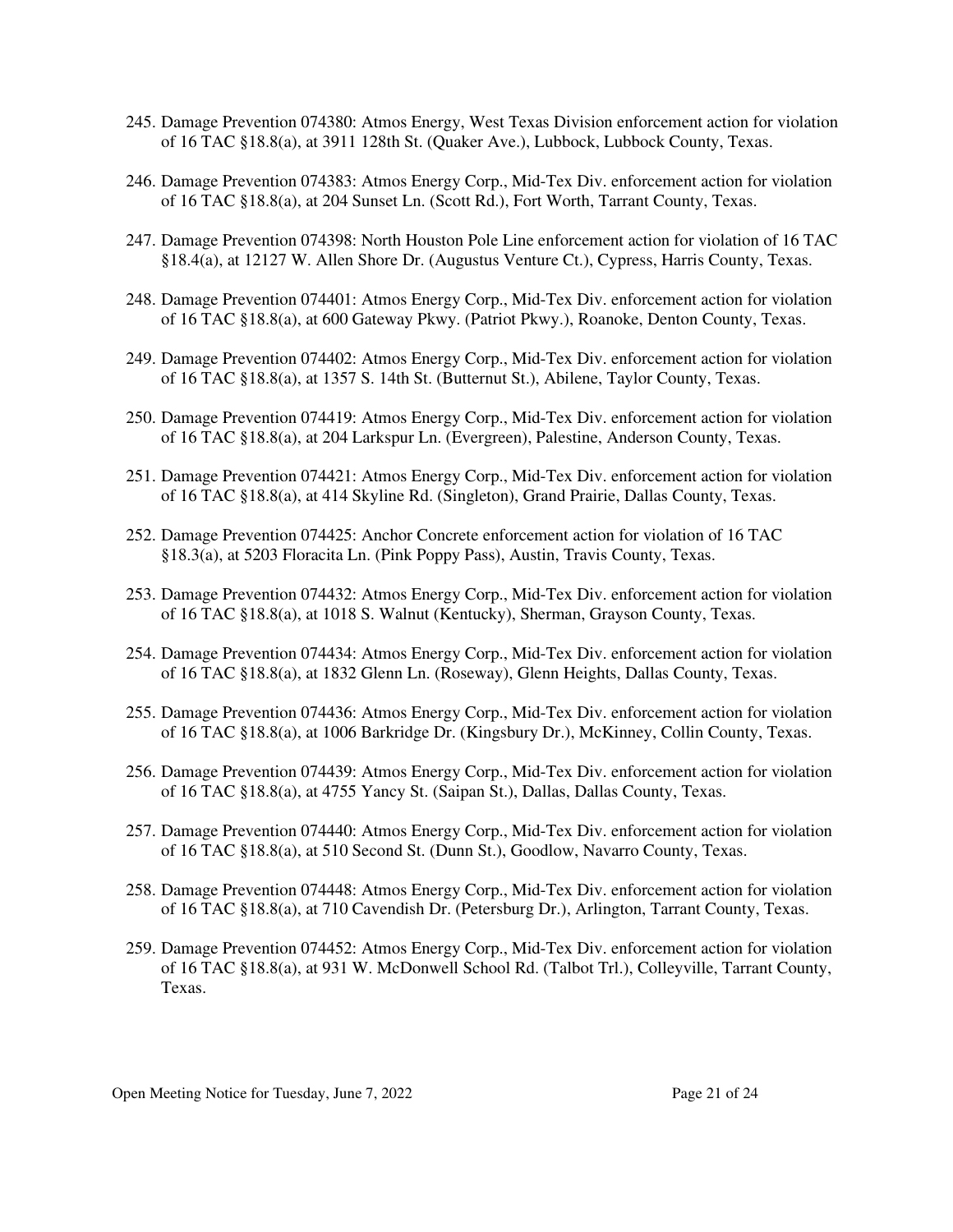- 260. Damage Prevention 074460: Atmos Energy Corp., Mid-Tex Div. enforcement action for violation of 16 TAC §18.8(a), at 714 Marlow Pl. (Petersburg Dr.), Arlington, Tarrant County, Texas.
- 261. Damage Prevention 074463: Atmos Energy Corp., Mid-Tex Div. enforcement action for violation of 16 TAC §18.8(a), at 3106 Catclaw Dr. (Bob-o-link), Abilene, Taylor County, Texas.
- 262. Damage Prevention 074465: Atmos Energy Corp., Mid-Tex Div. enforcement action for violation of 16 TAC §18.8(a), at 3503 Carter Creek, Bryan, Brazos County, Texas.
- 263. Damage Prevention 074467: Atmos Energy Corp., Mid-Tex Div. enforcement action for violation of 16 TAC §18.8(a), at 5280 Memorial Dr. (Paige Rd.), The Colony, Denton County, Texas.
- 264. Damage Prevention 074470: Atmos Energy Corp., Mid-Tex Div. enforcement action for violation of 16 TAC §18.8(a), at 4217 Scottsdale (PB Ln.), Wichita Falls, Wichita County, Texas.
- 265. Damage Prevention 074471: Atmos Energy Corp., Mid-Tex Div. enforcement action for violation of 16 TAC §18.8(a), at 1726 Pine Ave. (N. 18th St.), Waco, McLennan County, Texas.
- 266. Damage Prevention 074474: Atmos Energy Corp., Mid-Tex Div. enforcement action for violation of 16 TAC §18.8(a), at 1316 Angelina Ct. (Southwood Dr.), College Station, Brazos County, Texas.
- 267. Damage Prevention 074475: Pantheon Construction enforcement action for violation of 16 TAC §18.3(e), at 4121 Coral Cir. (Ridglea Country Club), Benbrook, Tarrant County, Texas.
- 268. Damage Prevention 074483: Atmos Energy Corp., Mid-Tex Div. enforcement action for violation of 16 TAC §18.8(a), at 2628 N. Story Rd. (Rutherford St.), Irving, Dallas County, Texas.
- 269. Damage Prevention 074485: Atmos Energy Corp., Mid-Tex Div. enforcement action for violation of 16 TAC §18.8(a), at 317 S. Waco St. (Corsicana Hwy.), Hillsboro, Hill County, Texas.
- 270. Damage Prevention 074487: Atmos Energy Corp., Mid-Tex Div. enforcement action for violation of 16 TAC §18.8(a), at Pine Island Way (Trinity Falls Pkwy.), McKinney, Collin County, Texas.
- 271. Damage Prevention 074497: Atmos Energy Corp., Mid-Tex Div. enforcement action for violation of 16 TAC §18.8(a), at 1324 Kings Hwy. (Wheeler St.), Haltom City, Tarrant County, Texas.
- 272. Damage Prevention 074511: Atmos Energy Corp., Mid-Tex Div. enforcement action for violation of 16 TAC §18.8(a), at 1101 Ave. D (Durham), Brownwood, Brown County, Texas.
- 273. Damage Prevention 074512: Atmos Energy Corp., Mid-Tex Div. enforcement action for violation of 16 TAC §18.8(a), at 1429 E. Cherry (Loving), Sherman, Grayson County, Texas.
- 274. Damage Prevention 074513: Atmos Energy Corp., Mid-Tex Div. enforcement action for violation of 16 TAC §18.8(a), at 1650 Sylvan Ave. (Kessler Pkwy.), Dallas, Dallas County, Texas.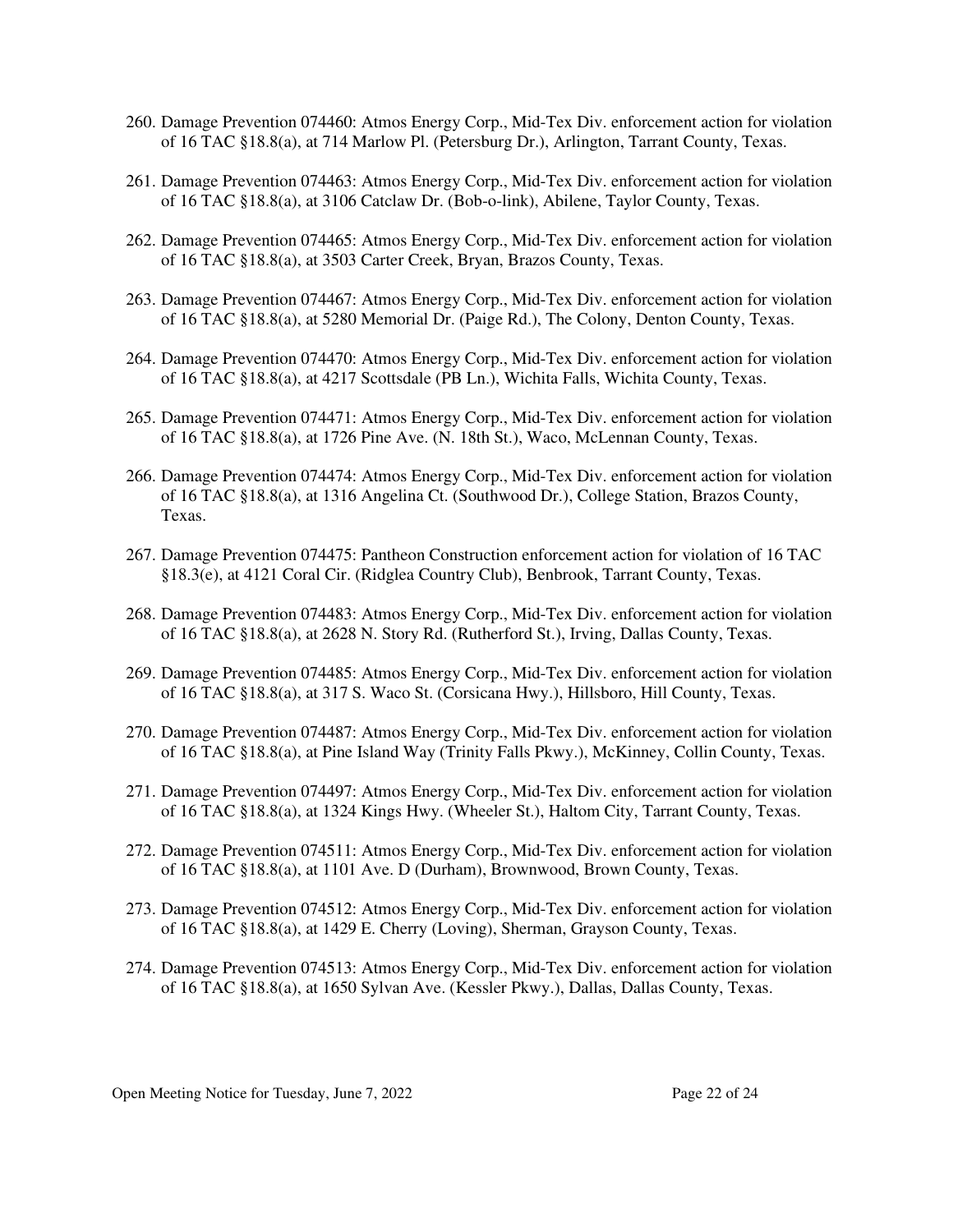- 275. Damage Prevention 074516: Atmos Energy Corp., Mid-Tex Div. enforcement action for violation of 16 TAC §18.8(a), at 2021 W. E. Roberts Dr. (S.W. 21st St.), Grand Prairie, Dallas County, Texas.
- 276. Damage Prevention 074518: Atmos Energy Corp., Mid-Tex Div. enforcement action for violation of 16 TAC §18.8(a), at 909 N. Kentucky St. (White Ave.), McKinney, Collin County, Texas.
- 277. Damage Prevention 074521: Atmos Energy Corp., Mid-Tex Div. enforcement action for violation of 16 TAC §18.8(a), at 824 Oakwood Ave. (Precinct), Hurst, Tarrant County, Texas.
- 278. Damage Prevention 074522: Atmos Energy Corp., Mid-Tex Div. enforcement action for violation of 16 TAC §18.8(a), at 514 Harmon Terrace (Meadow), Arlington, Tarrant County, Texas.

### **ADMINISTRATIVE MATTERS**

### **EXECUTIVE OFFICE**

279. Executive Director Report: Issues related to the management and operation of the agency, and personnel matters.

### **OFFICE OF GENERAL COUNSEL**

280. Pending and/or contemplated litigation, rulemakings, and other actions initiated by or involving the U.S. Environmental Protection Agency, U.S. Department of Interior, U.S. Department of Transportation, and other federal agencies that may impact the State of Texas, including, but not limited to, the energy, pipeline, and natural resource industries.

### **RULE PROPOSAL/ADOPTION**

281. Proposed new rule 16 Texas Administrative Code §3.66, relating to Weather Emergency Preparedness Standards.

### **OIL AND GAS DIVISION**

- 282. Approval of the Oil and Gas Monitoring and Enforcement Plan for Fiscal Year 2023.
- 283. Update on Oil and Gas Field Operations.

### **OVERSIGHT AND SAFETY DIVISION**

284. Proposed amendments to Alternative Fuels Safety form LPG Form 7, Truck Registration/Reregistration/Transfer, and proposed new forms LPG Form 7A, LPG Form 7T, LPG Form 16P, and PERC Outside Instructor Application, which are related to amendments to LP Gas Safety Rules proposed at the May 3, 2022 open meeting of the Commission.